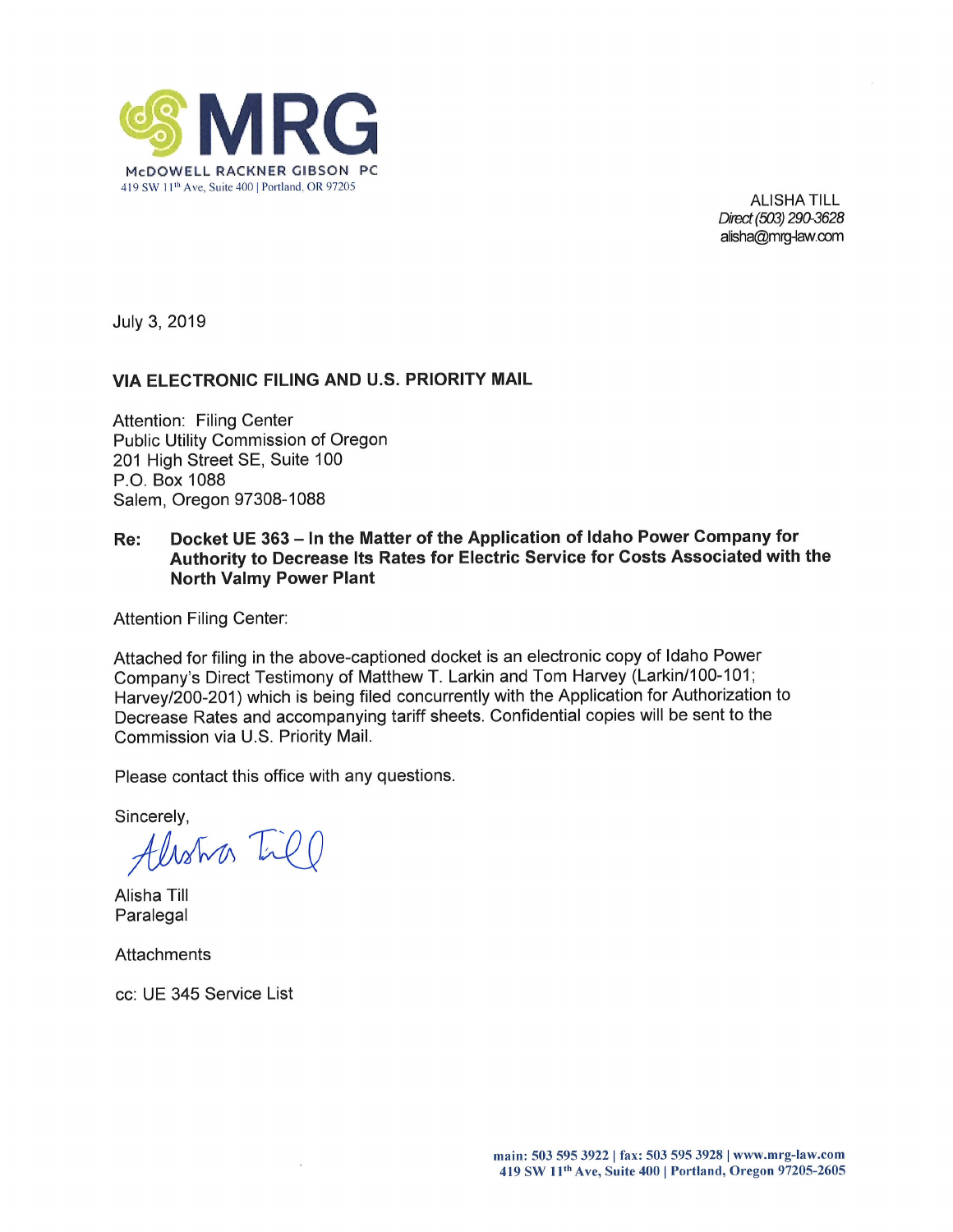#### BEFORE THE PUBLIC UTILITY COMMISSION OF OREGON

### **DOCKET NO. UE 363**

) ) ) ) ) )

In the Matter of the Application of IDAHO POWER COMPANY for Authority to Decrease its Rates for Electric Service for Costs Associated with the North Valmy Power Plant.

#### **IDAHO POWER COMPANY**

#### **DIRECT TESTIMONY**

**OF**

#### **MATTHEW T. LARKIN**

**July 3, 2019**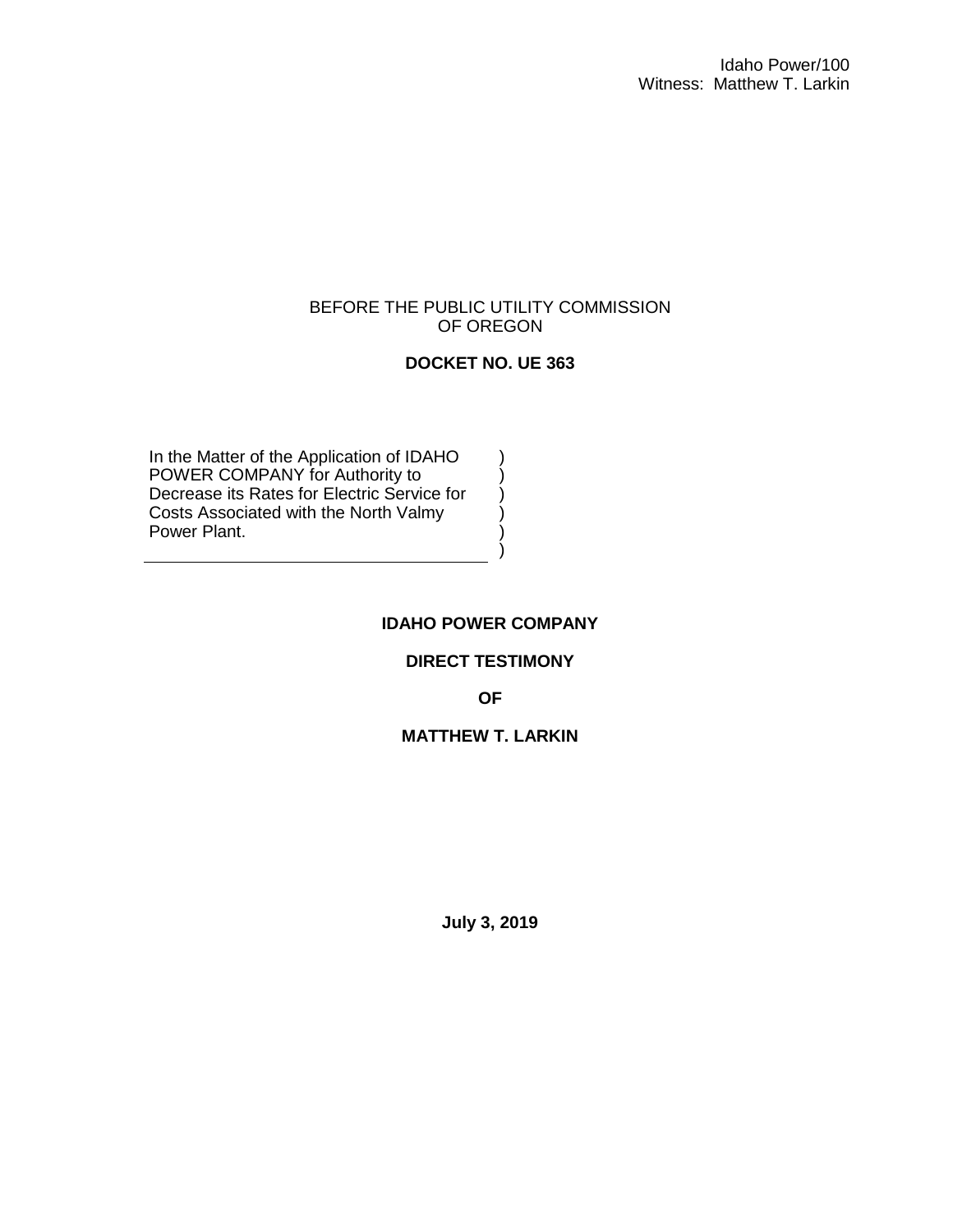| 1              | Q. | Please state your name, business address, and present position with Idaho               |
|----------------|----|-----------------------------------------------------------------------------------------|
| 2              |    | Power Company ("Idaho Power" or "Company").                                             |
| 3              | Α. | My name is Matthew T. Larkin. My business address is 1221 West Idaho Street,            |
| 4              |    | Boise, Idaho 83702. I am employed by Idaho Power as the Revenue Requirement             |
| 5              |    | Senior Manager in the Regulatory Affairs Department.                                    |
| 6              | Q. | Please describe your educational background.                                            |
| $\overline{7}$ | Α. | I received a Bachelor of Business Administration degree in Finance from the University  |
| 8              |    | of Oregon in 2007. In 2008, I earned a Master of Business Administration degree from    |
| 9              |    | the University of Oregon. I have also attended electric utility ratemaking courses,     |
| 10             |    | including the Electric Rates Advanced Course, offered by the Edison Electric Institute, |
| 11             |    | and Estimation of Electricity Marginal Costs and Application to Pricing, presented by   |
| 12             |    | National Economic Research Associates, Inc.                                             |
| 13             | Q. | Please describe your work experience with Idaho Power.                                  |
| 14             | Α. | I began my employment with Idaho Power as a Regulatory Analyst in January 2009.         |
| 15             |    | As a Regulatory Analyst, I provided support for the Company's regulatory activities,    |
| 16             |    | including compliance reporting, financial analysis, and the development of revenue      |
| 17             |    | forecasts for regulatory filings.                                                       |
| 18             |    | In January 2014, I was promoted to Senior Regulatory Analyst where my                   |
| 19             |    | responsibilities expanded to include the development of complex cost-related studies    |
| 20             |    | and the analysis of strategic regulatory issues.                                        |
| 21             |    | Since becoming the Revenue Requirement Senior Manager in March 2018, I                  |
| 22             |    | have overseen the Company's regulatory activities related to revenue requirement,       |
| 23             |    | such as power supply expense modeling, jurisdictional separation studies, and Idaho     |
| 24             |    | Power's Open Access Transmission Tariff formula rate.                                   |
| 25             |    |                                                                                         |
| 26             |    |                                                                                         |
|                |    |                                                                                         |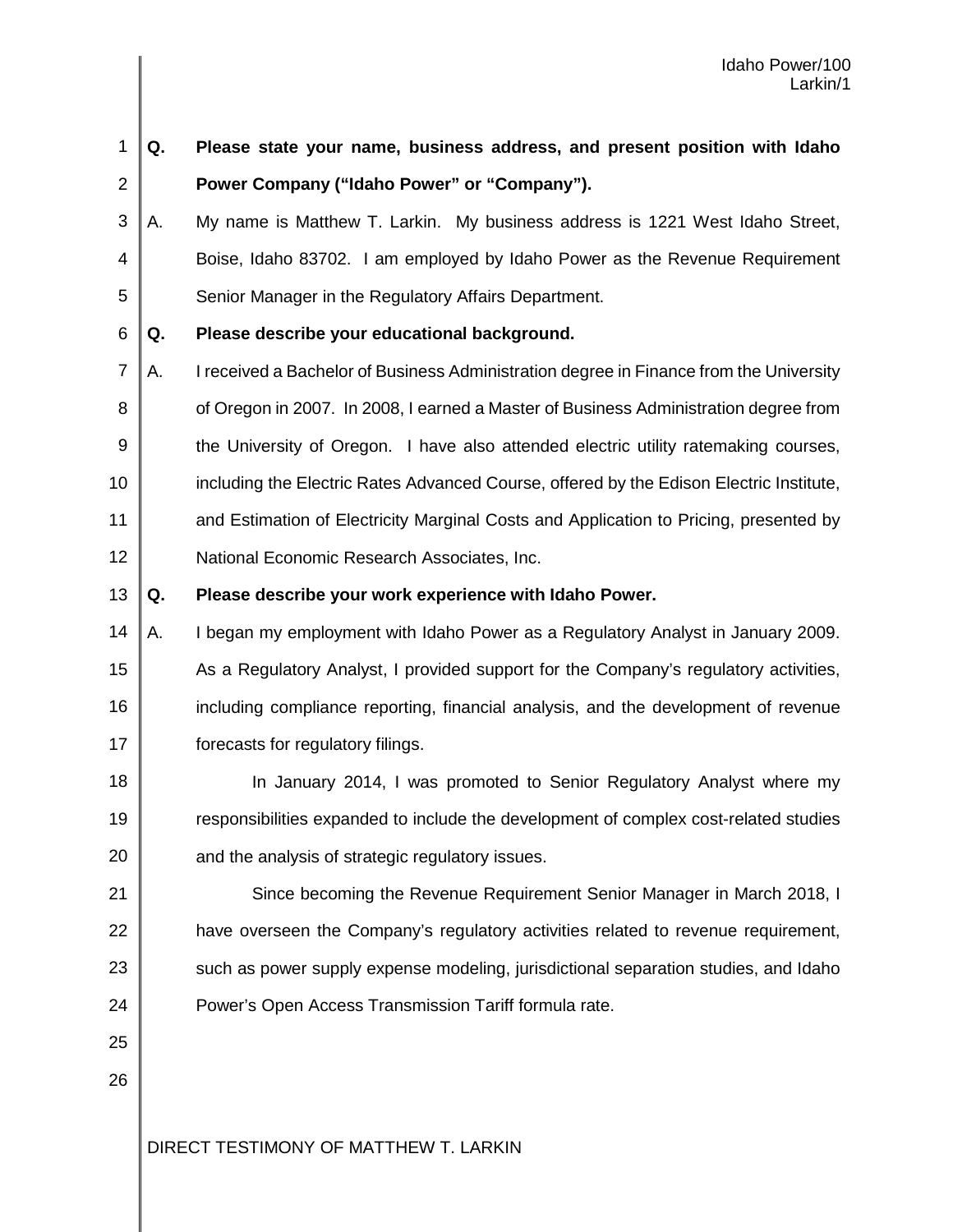1

#### **I. OVERVIEW**

#### 2 **Q. What is the purpose of this case?**

3 4 5 6 7 8 9 10 11 12 13 14 15 16 17 A. The purpose of this case is to present to the Public Utility Commission of Oregon ("Commission") the results of successful negotiations between Idaho Power and Sierra Pacific Power Company d/b/a NV Energy ("NV Energy") regarding the terms and conditions under which either partner may elect exit of participation in the North Valmy power plant ("Valmy"). The results of these negotiations, which began in 2017, have been memorialized in the North Valmy Project Framework Agreement between NV Energy and Idaho Power dated as of February 22, 2019 ("Framework Agreement"). Idaho Power has pursued prudent and commercially reasonable efforts to end its participation in the operation of Valmy Unit 1 by December 31, 2019, and Valmy Unit 2 by December 31, 2025. The Company will also present an updated levelized revenue requirement amount because collection amounts associated with Unit 1 will be complete December 31, 2019, when Idaho Power's coal-fired operations cease. In this case, the Company seeks Commission approval required by the Framework Agreement and to adjust customer rates to reflect cessation of Unit 1 operations on December 31, 2019.

18

#### **Q. What specific action is the Company requesting of the Commission in this case?**

19 20 21 22 23 A. The Company is requesting the Commission issue an order no later than October 15, 2019, (1) approving or acknowledging the Framework Agreement and (2) authorizing Idaho Power to adjust customer rates effective January 1, 2020, to reflect a decrease in the annual levelized revenue requirement of \$3.17 million, which equates to an overall decrease of 5.63 percent.

24 25 26 **Q. Why is the Company requesting the Commission issue an order no later than October 15, 2019, yet is proposing to adjust customer rates effective January 1, 2020?**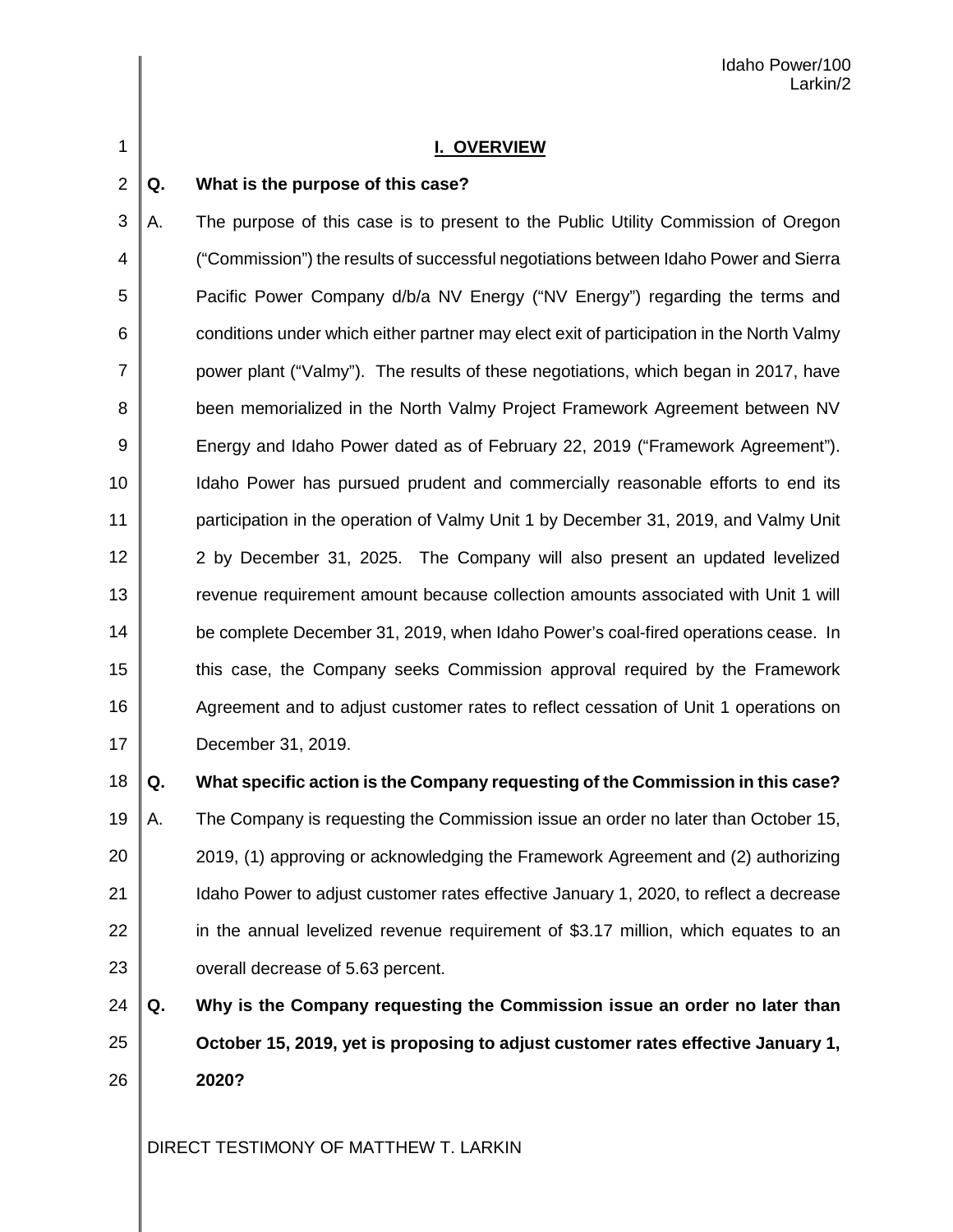1 2 3 4 5 6 7 8 9 A. Idaho Power acknowledges the Company is requesting a relatively expedited review of its request in this case. However, as I will discuss later in my testimony, the Framework Agreement is not effective until satisfactory regulatory approvals have been received from all jurisdictions. With Idaho Power's cessation of Unit 1 operations to occur December 31, 2019, it is necessary to have the Framework Agreement in place prior to year-end as it creates the structure whereby Idaho Power may cease its participation in the Valmy plant. It is also important to note the Framework Agreement will facilitate the exit of both Valmy units according to the timeframe already approved by the Commission for depreciation purposes.

10

#### **Q. How is your testimony organized?**

11 12 13 14 15 16 17 18 19 A. My testimony begins with a discussion of the Company's efforts to reach an agreement with NV Energy to amend the current contracts associated with the ownership and operation of Valmy. I provide an overview of the Framework Agreement and how it results in lower costs than what would exist under the current agreements, benefiting Idaho Power's customers. My testimony then summarizes the requested changes to the Valmy levelized revenue requirement to reflect cessation of Valmy Unit 1 operations and full depreciation of the investments at December 31, 2019, including the quantification of the proposed \$3.17 million decrease to rates with a requested effective date of January 1, 2020.

20

## **Q. Is the Company providing any other testimony in this case?**

21 22 A. Yes. The direct testimony of Company witness Tom Harvey describes in detail the provisions of the Framework Agreement.

23

#### **Q. Do you have any exhibits?**

24 25 26 A. Yes. Exhibit No. 101 to my testimony provides a summary of the updated levelized revenue requirement calculations by cost category as compared to the levelized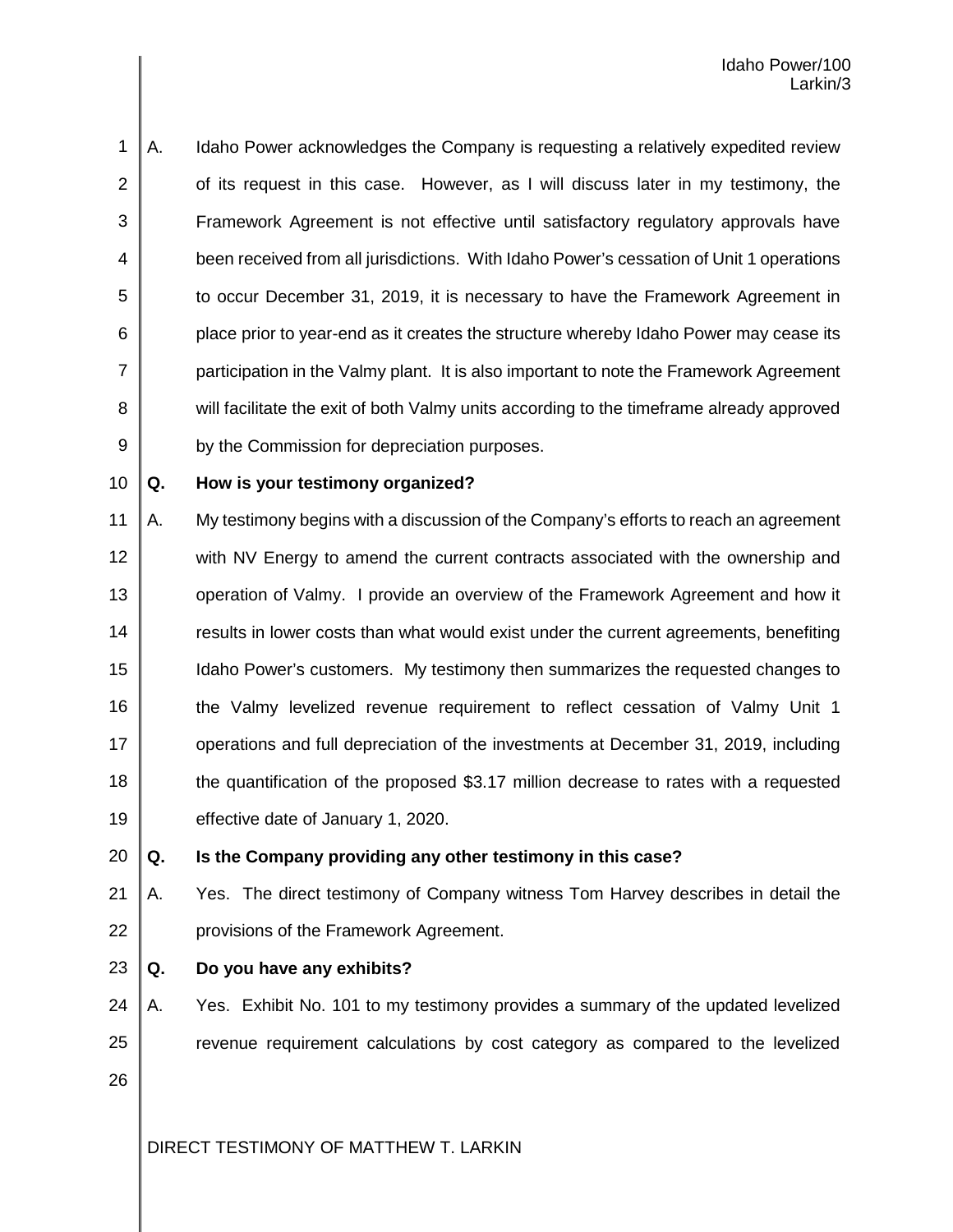1 2

3

revenue requirement amounts included in customer rates approved with Order Nos.

17-235 and 18-199.

## **II. IDAHO POWER'S CESSATION OF PARTICIPATION IN VALMY OPERATIONS**

#### 4 5 **Q. Under what agreements do NV Energy and Idaho Power own and operate Valmy?**

6 7 8 9 10 11 12 13 14 15 16 17 18 19 20 21 A. Currently, the ownership and operation of Valmy is governed by three agreements: (1) the Agreement for the Ownership of the North Valmy Power Plant Project ("Ownership Agreement"), (2) the Agreement for the Operation of the North Valmy Power Plant Project ("Operation Agreement") both of which are dated December 12, 1978, and (3) the North Valmy Station Operating Procedures Criteria, dated as of February 11, 1993, between Idaho Power Company and Sierra Pacific Power Company, as amended by Amendment No. 1 to the Operating Procedure Criteria for Valmy Coal Diversion Procedures and Usage, dated as of January 1, 2012 (collectively, the "Existing North Valmy Agreements"). The Ownership Agreement sets forth Idaho Power's ownership rights and interests in the Valmy plant while the Operation Agreement assigns NV Energy as the operator of the Valmy plant while also setting forth operating decision procedures, operating expense payments, and the annual budgeting process, among other terms and conditions. The Existing North Valmy Agreements have provided NV Energy and Idaho Power ("co-owner" or collectively, the "co-owners") the basis for owning and operating the Valmy plant for over 40 years.

# 22 23

# **Q. What are the current end-of-life assumptions used by the co-owners for each Valmy unit?**

24 25 26 A. In the term sheet approved by the Commission in Order No. 18-199, Idaho Power agreed to cease coal-fired operations of Unit 1 by December 31, 2019, and Unit 2 by December 31, 2025, as approved with Order No. 17-235. In its 2018 Update to the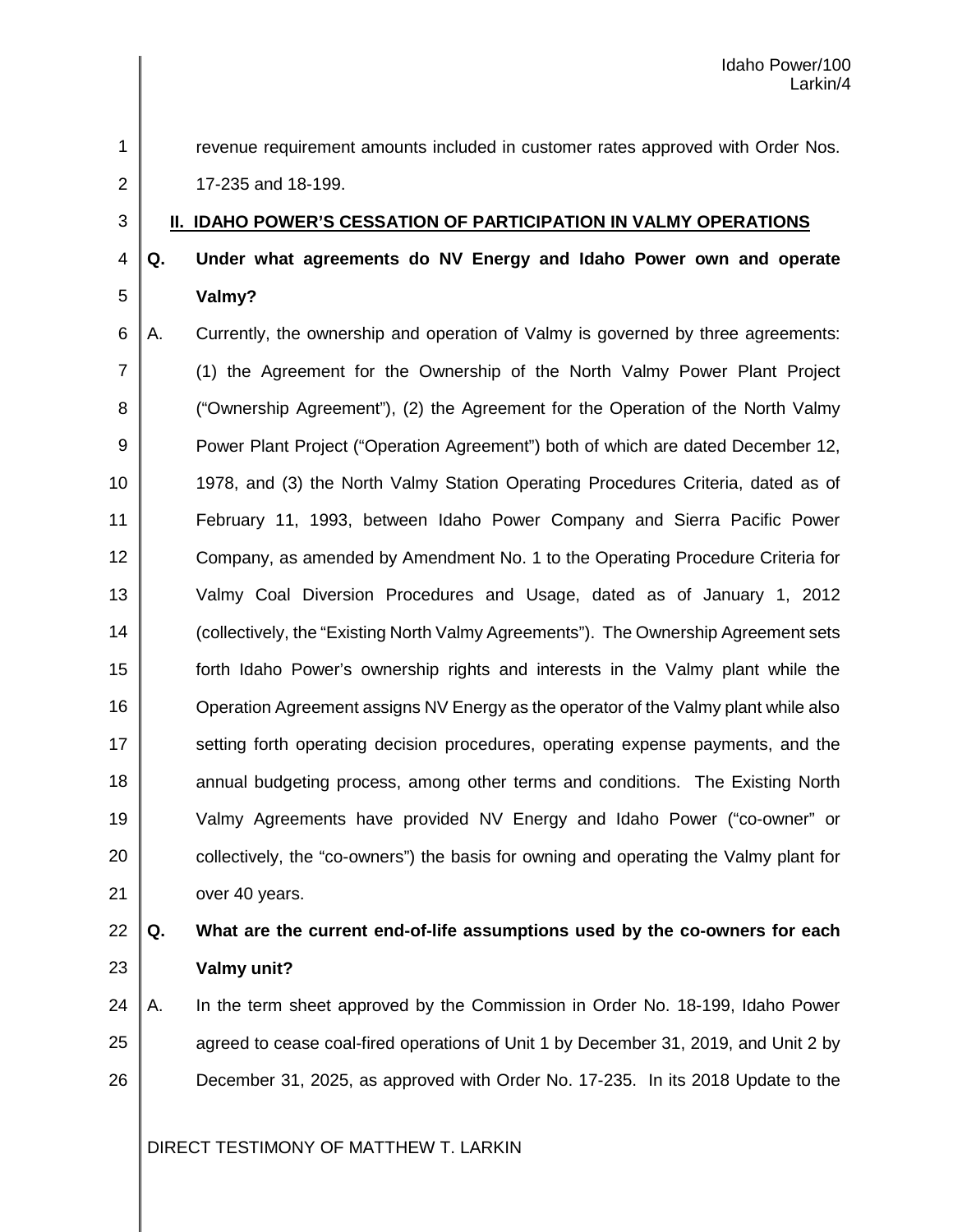8 9 **Q. Do the Existing North Valmy Agreements offer NV Energy or Idaho Power the ability to end participation in a Valmy unit?**

10 11 12 13 14 15 16 A. No. While the Ownership Agreement provides for cessation of operations under a variety of scenarios, the Existing North Valmy Agreements do not contemplate a scenario in which one co-owner chooses to exit one or both units at the time the other co-owner wishes to continue operations. With a year-end 2019 cessation of participation in Unit 1 operations, Idaho Power would be the first co-owner to exit a Valmy unit while NV Energy continues operations of the unit through at least 2021, an exit scenario not provided for under the Existing North Valmy Agreements.

17 18 **Q. Has the Company attempted to amend the Existing North Valmy Agreements and end participation in operations of Unit 1?**

- <span id="page-6-1"></span>26
- <sup>2</sup> Nevada PUC Order dated December 21, 2018, Document ID 34967.

<sup>19</sup>

<span id="page-6-0"></span><sup>20</sup> 21 22 23 24 25 L <sup>1</sup> *Joint Application of Nevada Power Company d/b/a NV Energy and Sierra Pacific Power Company d/b/a NV Energy for approval of their 2019-2038 Triennial Integrated Resource Plan and 2019-2021 Energy Supply Plan,* Docket No. 18-06003 (December 21, 2018). NV Energy's stated conditions include: (1) demonstrative evidence that the three new northern PV projects and associated storage projects will achieve commercial operation by June 2022, (2) NV Energy must have adequate capacity to serve customer load, (3) there must be sufficient access to capacity and energy in western markets to mitigate cost pressure and alleviate a reduction in flexibility associated with not having power available from Valmy 1, (4) a transmission area load of 2,800 MW will trigger a reevaluation of retirement of Valmy 1, (5) accounting treatment regarding decommissioning Valmy 1 must be consistent with other retirement NVE energy generation assets, and (6) the accounting treatment regarding undepreciated book value must be consistent with the tracking accounting treatment authorized in prior dockets.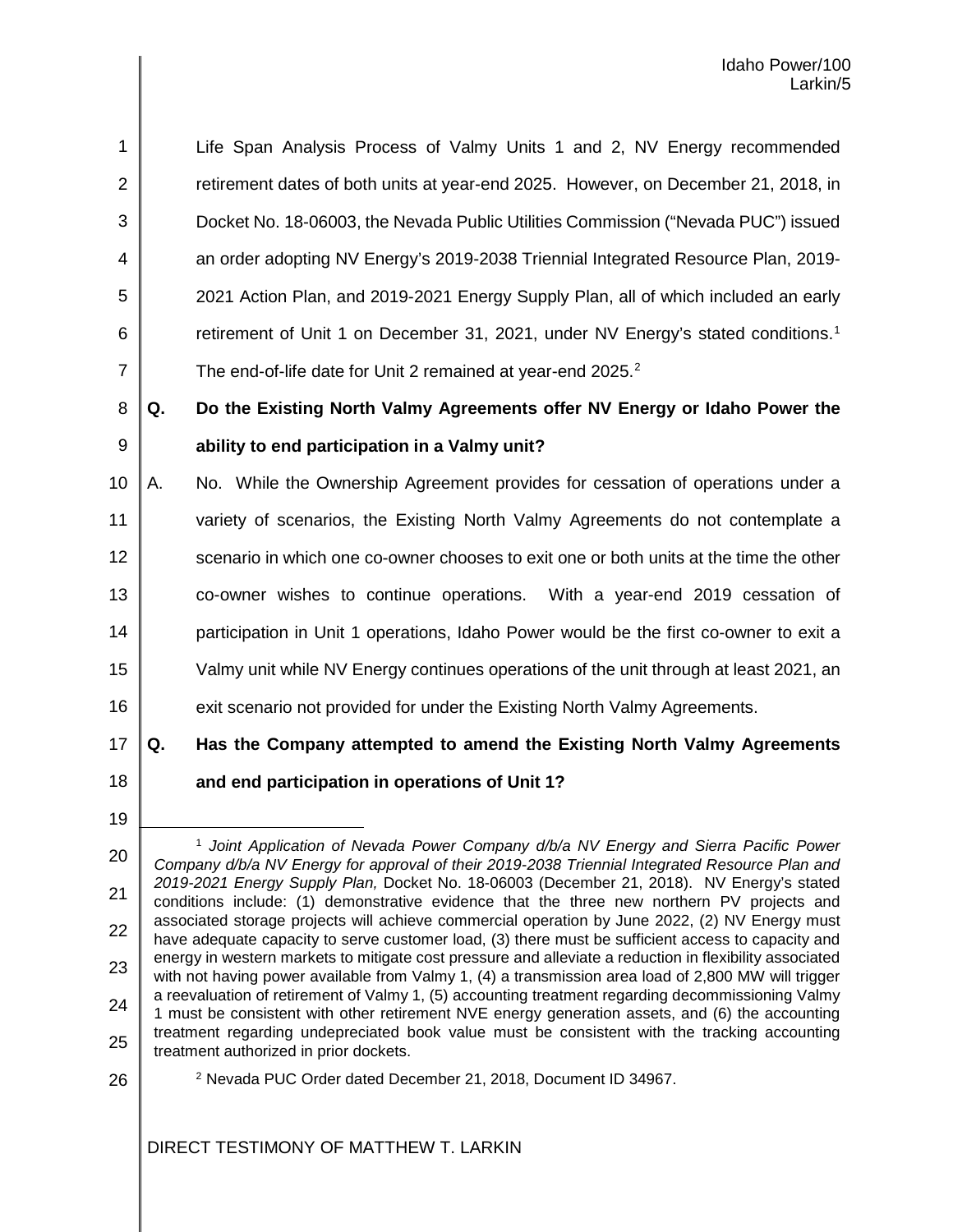1 2 3 4 5 6 7 8 9 10 A. Yes. In 2017, Idaho Power and NV Energy began discussions around Idaho Power's exit from ownership and/or operations of Valmy. While the co-owners do not align on retirement dates of the units, both companies committed to pursuing a path forward that would allow Idaho Power to exit one or more Valmy units on the Company's proposed schedule. On December 27, 2017, the co-owners signed a term sheet ("Term Sheet") that established a nonbinding agreement that would set in motion the path for Idaho Power to achieve its preferred exit dates for both Valmy units. The Term Sheet, which was included as Confidential Attachment 1 to Advice No. 18-02 filed with the Commission on February 28, 2018, also identified Idaho Power's intent to cease its participation in operations of Unit 1 on December 31, 2019.

11

#### **Q. Please summarize the provisions of the Term Sheet.**

12 13 14 15 16 17 18 19 20 21 22 23 A. The Term Sheet included both binding and nonbinding provisions. The binding provisions specified that the co-owners were bound to maintain the confidentiality of discussions related to the retirement and shutdown of Valmy and that the co-owners would consult with each other prior to issuing any press release or public statement or making any public filing. The nonbinding provisions indicated the co-owners agreed to enter into a retirement, monitoring, and decommissioning (or similar) agreement that would set forth, among other things, the means for Idaho Power's exit from one or more Valmy units, and clarify certain issues under the existing ownership and operating agreements between the co-owners with respect to retirement, environmental assessment and monitoring, and decommissioning. Through the Term Sheet, the co-owners committed to working through all the binding and nonbinding provisions and memorialize resolutions in an agreement.

#### 24 25 **Q. What activities have the co-owners undertaken following execution of the Term Sheet?**

26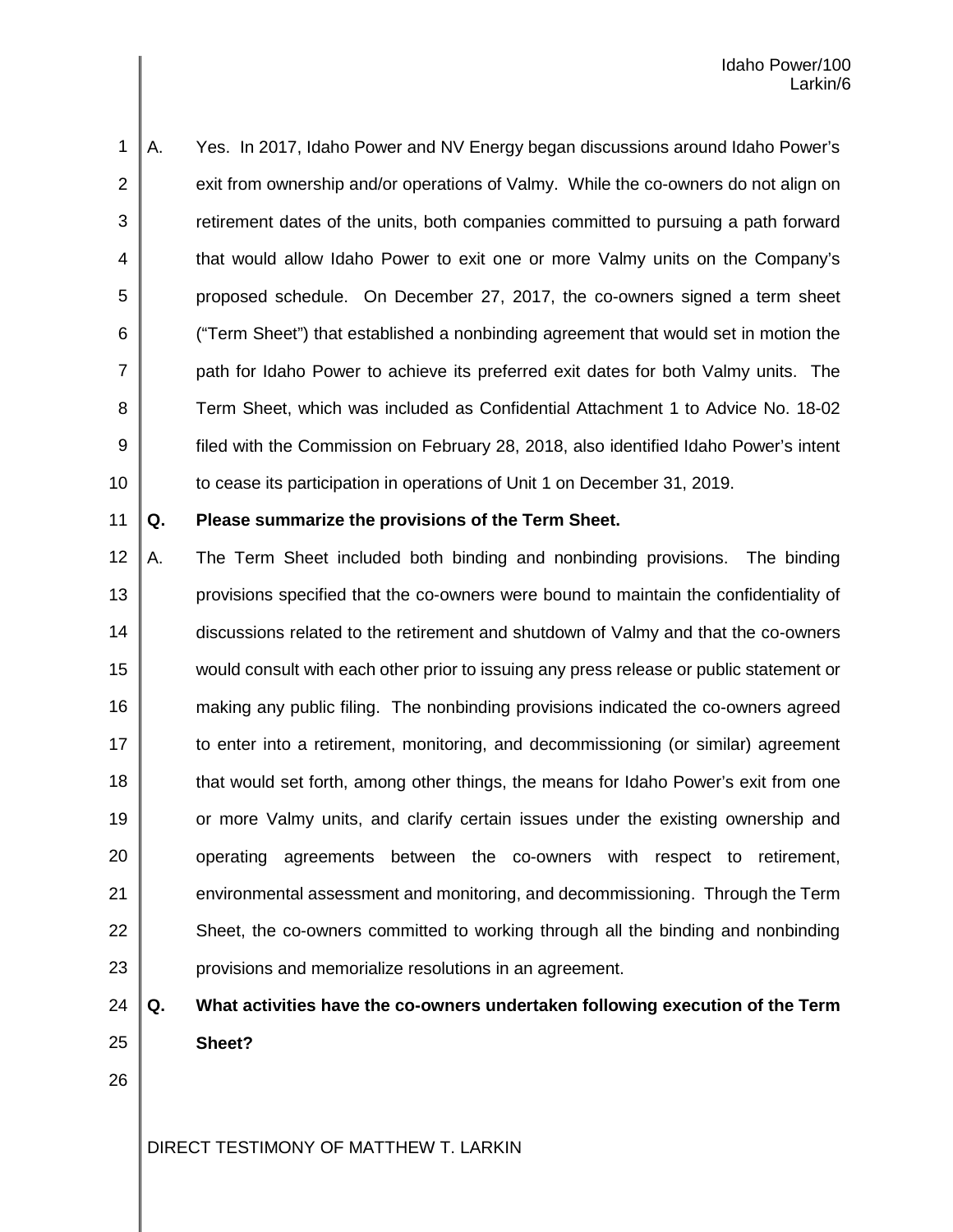1 2 3 4 5 6 7 8 9 10 11 A. Immediately following the signing of the Term Sheet, the co-owners commenced preparation and negotiation of the Framework Agreement. Parallel to drafting provisions of the Framework Agreement, the co-owners worked to identify individual operations and maintenance ("O&M") expense items, separating O&M cost components between fixed and variable O&M expenses. Over 300 different activities were reviewed to determine if the activity will be performed in the future and used for budgeting purposes, what time period it applies to, and what the budget amount would be if only one unit were in operation. The review resulted in approximately 170 currently-used activities receiving a designation of fixed or variable O&M. These fixed and variable O&M charges became the foundation for calculating payment obligations contained in the Framework Agreement.

#### 12 **Q. Have the co-owners finalized the Framework Agreement?**

13 14 15 16 17 18 A. Yes. The Framework Agreement was executed by Idaho Power on February 22, 2019, and by NV Energy on February 28, 2019, and is effective upon both co-owner's determination of satisfactory regulatory approvals from this Commission, the Nevada PUC, and the Idaho Public Utilities Commission ("IPUC"). The Framework Agreement will remain in effect until the date in which all Valmy decommissioning activities have been performed or completed and all related decommissioning costs have been paid.

19 20 **Q. Have the co-owners received satisfactory regulatory approvals from the Nevada PUC or the IPUC?** 

- 21 22 A. Idaho Power received satisfactory regulatory approval from the IPUC on May 31, 2019, $3$  and NV Energy's request for regulatory approval from the Nevada PUC<sup>[4](#page-8-1)</sup> is
- <span id="page-8-0"></span>23 24 L <sup>3</sup> *In the Matter of the Application of Idaho Power Company for Authority to Increase Its Rates for Electric Service to Recover Costs Associated with the North Valmy Power Plant*, Case No. IPC-E-19-08, Order No. 34349 (May 31, 2019).
- <span id="page-8-1"></span>25

26

<sup>4</sup> *Application of Nevada Power Company d/b/a/ NV Energy and Sierra Pacific Power Company d/b/a/ NV Energy, seeking approval of Second Amendment to 2018 Joint Integrated*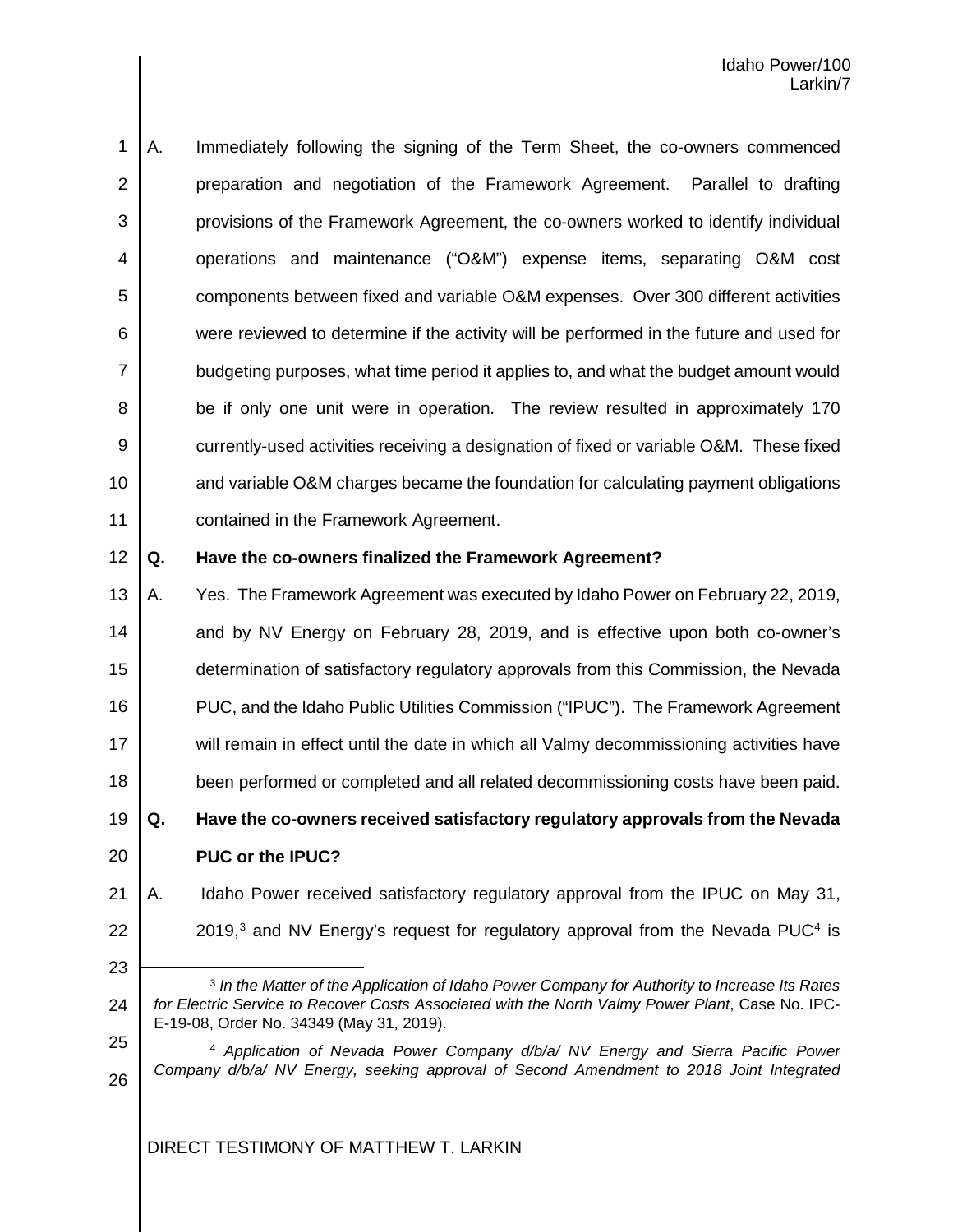1

2

3

currently pending. Assuming the Nevada PUC approves the Framework Agreement, the Company's request of the Commission in this case represents the final regulatory

approval necessary to effectuate the Framework Agreement.

4 5 **Q. Why is the Framework Agreement in the best interest of Idaho Power's customers?**

6 7 8 9 10 11 12 13 14 15 16 17 A. The Framework Agreement creates a structure which does not exist under the current Existing North Valmy Agreements whereby Idaho Power may cease its participation in the Valmy plant (or its units). Toward this end, the Framework Agreement clarifies the respective rights and obligations of each co-owner with respect to the continued operation, exit or retirement, and decommissioning of the Valmy plant (or its units). The newly-structured payment obligations set forth in the Framework Agreement provide a financial benefit to customers because (a) incremental capital improvements associated with an exited unit cease, (b) common facility costs are reduced as a result of Idaho Power's new capacity share, and (c) future variable operating costs associated with an exited unit would not be incurred. Therefore, approval or acknowledgment of the Framework Agreement is in the best interest of Idaho Power and its customers.

18

**Q. Please provide a general overview of the purpose of the Framework Agreement.**

- 19 20 21 22 A. The co-owners entered into the Framework Agreement because the Existing North Valmy Agreements do not provide for a mechanism by which either co-owner can cease participation in Valmy operations in a manner that would allow either co-owner to avoid any of the associated cost obligations, nor do they set forth the terms by which
- 23

L

<sup>24</sup> 25 26 *Resource Plan, including a change to the Demand-Side Action Plan to achieve 1.25% annual energy savings target, additions to the generation portion of the Supply-Side Action Plan including a new cooling pond for Tracy Unit 3 and new agreement with Idaho Power Company for the orderly retirement of the North Valmy Station, updates to the Transmission Action plan including several new transmission projects needed to serve growing distribution and transmission load,* Docket No. 19- 05003, Doc. ID 38172 (May 1, 2019).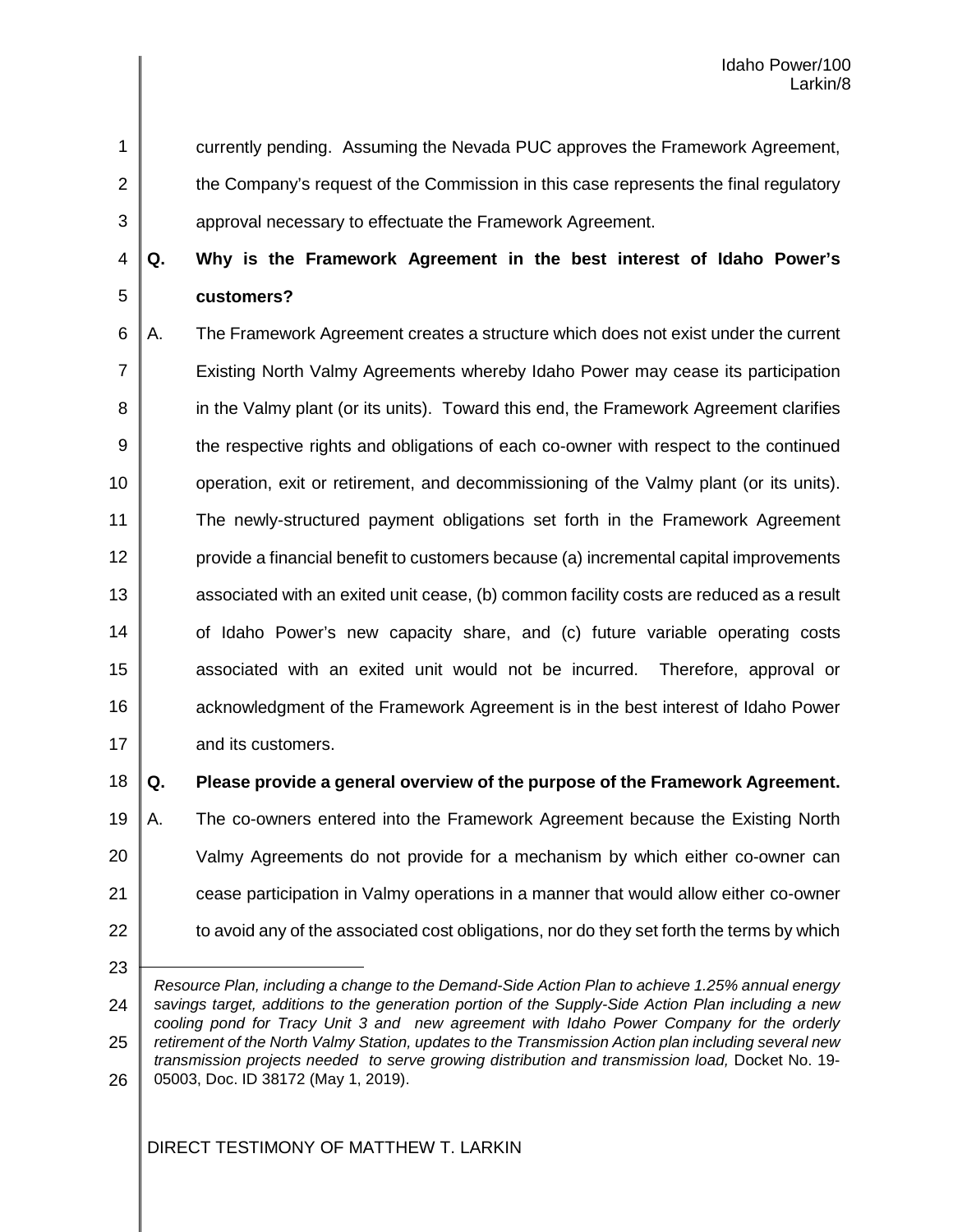1 2 3 4 5 6 decommissioning of the plant is to occur. The Framework Agreement was executed to (1) clarify the respective rights and obligations of the co-owners with respect to the continued operation, retirement, and decommissioning of the Valmy plant or the units thereof, and (2) provide for a method that allows an exiting participant to cease participation in the Valmy plant or the units thereof. Company Witness Tom Harvey will describe the provisions of the Framework Agreement in more detail.

7

#### **Q. Are there any costs associated with the Framework Agreement?**

8 9 10 11 12 13 14 15 16 A. Yes. The Framework Agreement sets forth payment obligations associated with a coowner's exit from participation in operation of a Valmy unit. Mr. Harvey will explain the exit fee structure established as part of the Framework Agreement in more detail in his testimony, but generally Idaho Power would be responsible for exit fees, a fixed dollar amount that represents ongoing Valmy-related costs that exist under the Existing North Valmy Agreements, and shared costs (which are known, ongoing Valmy-related costs that exist regardless of a decision to exit a unit). The Company would be liable for these costs until the earlier of the retirement date of each unit or December 31, 2025.

17 18 19 20 21 22 In addition, Idaho Power would be responsible for its share of the applicable decommissioning costs arising from activities that occurred prior to exit of the unit. The Company would not, however, be responsible for the following costs after exiting from the unit: operating expenses, fuel-related costs, costs of capital additions, administrative and general expenses, or any new fixed or variable costs associated with such unit.

23

#### **Q. How do the cost provisions of the Framework Agreement benefit customers?**

24 25 26 A. The Existing North Valmy Agreements do not provide relief from contractual payment obligations should Idaho Power exit a unit prior to NV Energy, meaning the Company would be responsible for 50 percent of the fixed and variable costs associated with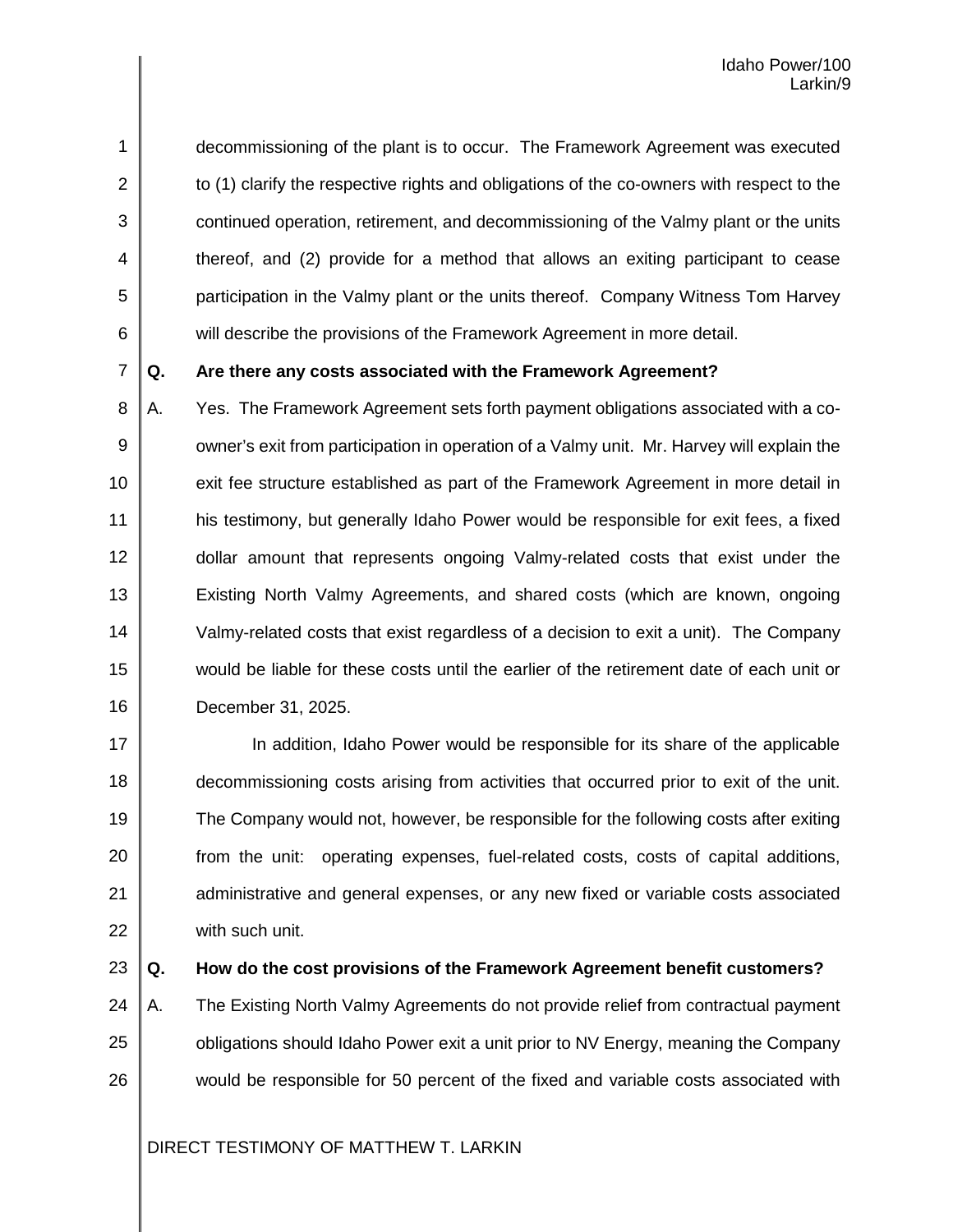1 2 3 4 5 6 7 Valmy for as long as NV Energy operated the plant regardless of Idaho Power's decision to exit from one or both units. With execution of the Framework Agreement, when Idaho Power exits operations of Unit 1 at year-end 2019, total variable operating costs will decrease, a percentage of common facility costs will be reduced, and Idaho Power's cost responsibility for incremental capital improvements specific to Unit 1 will cease. When NV Energy ceases operations of Unit 1, Idaho Power will no longer be responsible for any fees associated with exiting the unit.

8

#### **III. THE VALMY LEVELIZED REVENUE REQUIREMENT MECHANISM**

#### 9 10 **Q. Please describe Idaho Power's Valmy balancing account mechanism approved with Order No. 17-235.**

11 12 13 14 15 16 17 18 19 20 21 22 23 24 25 26 A. On November 2, 2016, Idaho Power filed an application in Docket No. UE 316, requesting that the Commission update the depreciation expense for Valmy Units 1 and 2 to reflect an end-of-life for those units of 2025 and authority to recover all Valmyrelated costs by 2025, to align the expected remaining operating life of the plant with cost recovery, resulting in cost recovery from customers who are served by the plant. The parties to the case were able to settle all issues in Docket No. UE 316, and the Commission adopted the settlement in Order No. 17-235, including an agreement that Idaho Power will recover the Valmy costs through an automatic adjustment clause ("AAC"), as defined by ORS 757.210(1), with amounts adjusted annually. The AAC includes accelerated depreciation associated with Valmy investments through May 31, 2017, the return on undepreciated existing capital investments at Valmy until its endof-life based upon the then currently-authorized rate of return, and estimated future decommissioning expenses. The costs are "levelized" by calculating the present value of each of the individual items and converting the values into an annuity or level payment stream from customers over the remaining life of Valmy. The annuity recognizes the time value of dollars collected from customers for future costs. Under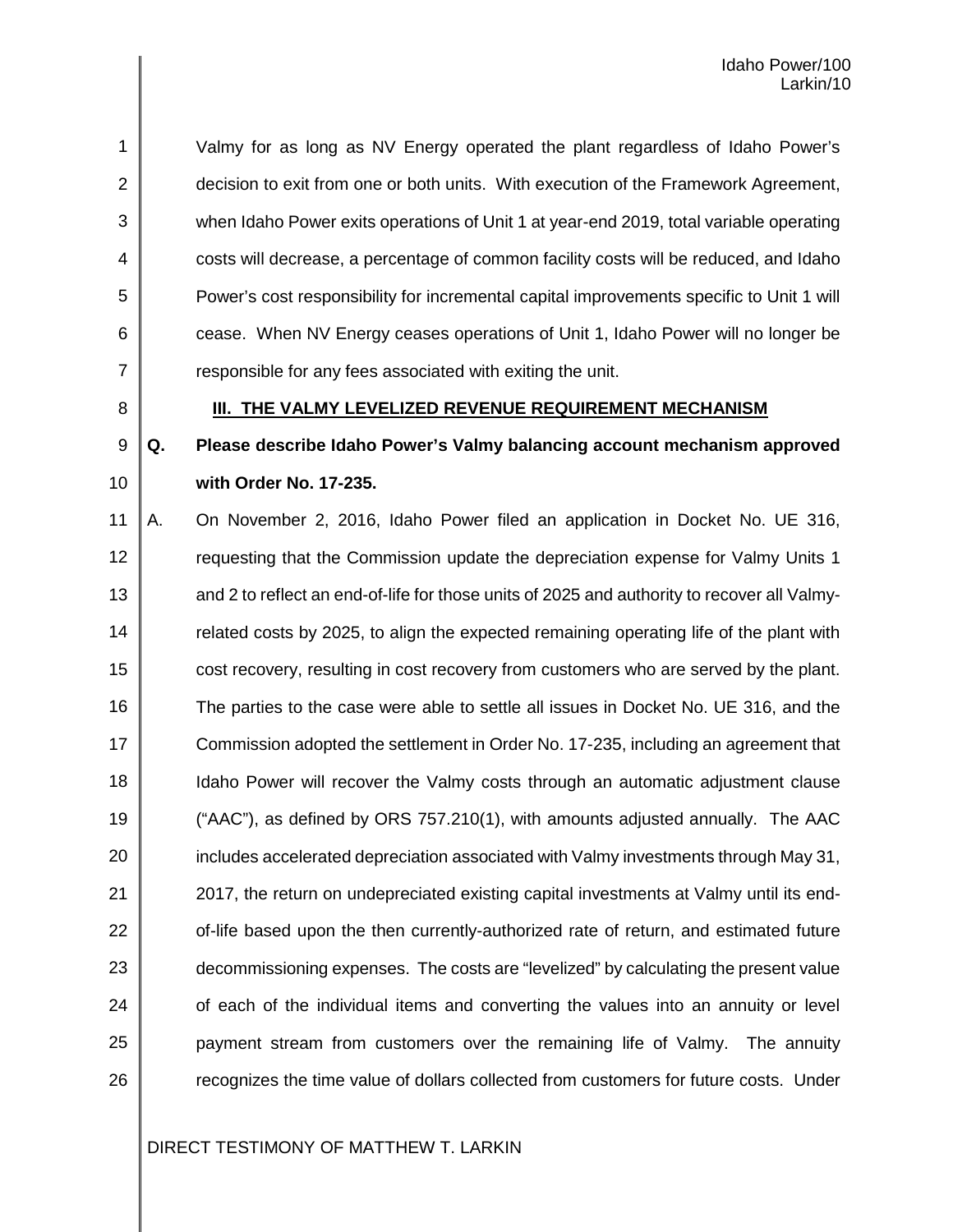the balancing account approach, the Company replaces the base rate revenue recovery associated with Idaho Power's existing investment in Valmy with a levelized revenue requirement.

3 4

5

1

2

# **Q. Were there any further adjustments to customer rates related to the recovery of Valmy-specific revenue requirements after June 1, 2017?**

6 7 8 9 10 11 12 13 14 Yes. On February 28, 2018, Idaho Power filed Advice No. 18-02 in Docket No. UE 345, its first update to the AAC, requesting approval of an update to the revenue requirement on Valmy investments to reflect the Company's accelerated exit from coal-fired operations of Valmy Unit 1 by year-end 2019 as acknowledged by the Commission as part of Idaho Power's 2017 Integrated Resource Plan. [5](#page-12-0) The 19-month recovery of the revenue requirement on Valmy investments was the only update proposed, all other components remained constant. On May 24, 2018, the Commission approved Idaho Power's incremental revenue requirement increase of \$2,498,886 effective June 1, 2018, with Order No. 18-199.

15 16 **Q. Which components were updated as part of the Company's incremental increase of \$2.50 million approved with Order No. 18-199?**

17 18 19 20 21 22 23 A. Similar to the components approved with Order No. 17-235, the revenue requirement calculation approved by Order No. 18-199 includes the costs of accelerating the depreciation of Valmy Units 1 and 2 and the forecasted decommissioning costs associated with the shutdown of Valmy. The calculation includes the incremental change in depreciation expense and associated reserve resulting from the acceleration of depreciation of the Valmy plant accounts and the decommissioning and salvage costs.

24

<span id="page-12-0"></span>25

L

26

<sup>5</sup> *In the Matter of Idaho Power Company's 2017 Integrated Resource Plan*, OPUC Docket No. LC 68, Order No. 18-176 (May 23, 2018).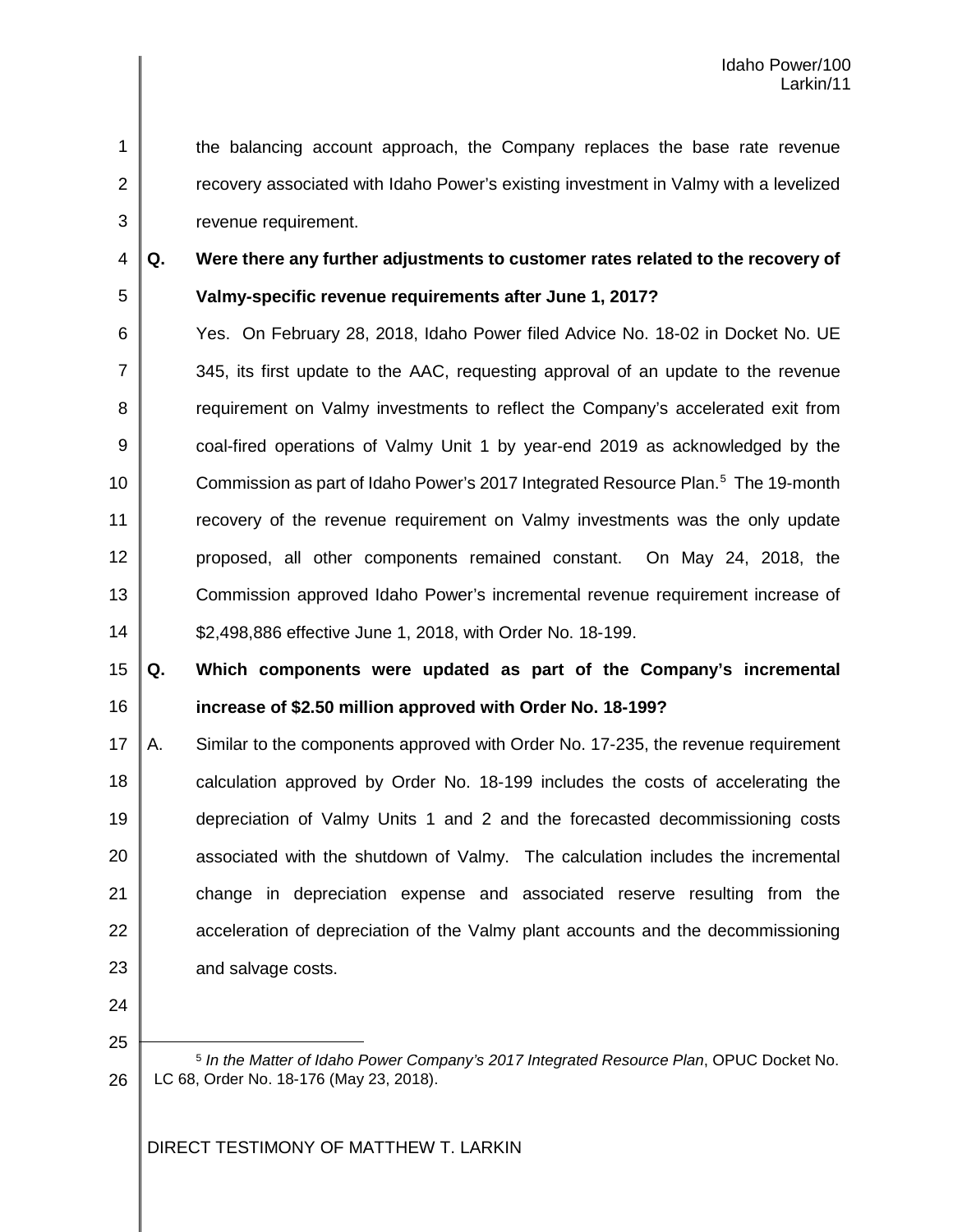#### 1 2 **Q. Were there any further adjustments to customer rates related to the recovery of Valmy-specific revenue requirements?**

3 4 5 6 7 8 9 10 11 12 13 14 15 A. Yes. Idaho Power's income tax expenses and deferred tax liabilities included in the Valmy levelized revenue requirement amounts and included in customer rates with Order No. 18-199, were calculated in accordance with the Internal Revenue Code of 1986. The U.S. Tax Cuts and Jobs Act ("Tax Act"), signed into law on December 22, 2017, amends sections of the 1986 code, most notably the reduction in the federal corporate income tax rate from 35 percent to 21 percent. The rate reduction associated with the effects of tax reform on the Valmy levelized revenue requirement resulting from provisions of the Tax Act was calculated and determined through the Commission's proceedings in Docket No. UM 1928 (Idaho Power's application for deferred accounting as a result of the Tax Act), and therefore, reflected in revenue requirement amounts approved in Docket No. UM 1928 and were effective June 1, 2018, coincident with the \$2.50 million incremental levelized revenue requirement approved with Order No. 18-199.

#### 16 17 **Q. Has Idaho Power addressed the Tax Act benefits associated with Valmy Unit 1 as part of the Company's request in this case?**

18 19 20 21 22 23 A. No. Tax Act benefits associated with Valmy Unit 1 are currently included in customer rates through May 31, 2020, and any changes will be addressed in a future filing. Consistent with the term sheet approved by the Commission in Order No. 18-199, any updates in the Valmy levelized revenue requirement will be computed using tax rates in effect prior to the Tax Act, as Tax Act benefits will be tracked through the deferral to be filed no later than December 31, 2019.

24 25 **Q. You indicated Idaho Power is proposing to update the levelized revenue requirement as part of this request. What is the Company's proposal?**

26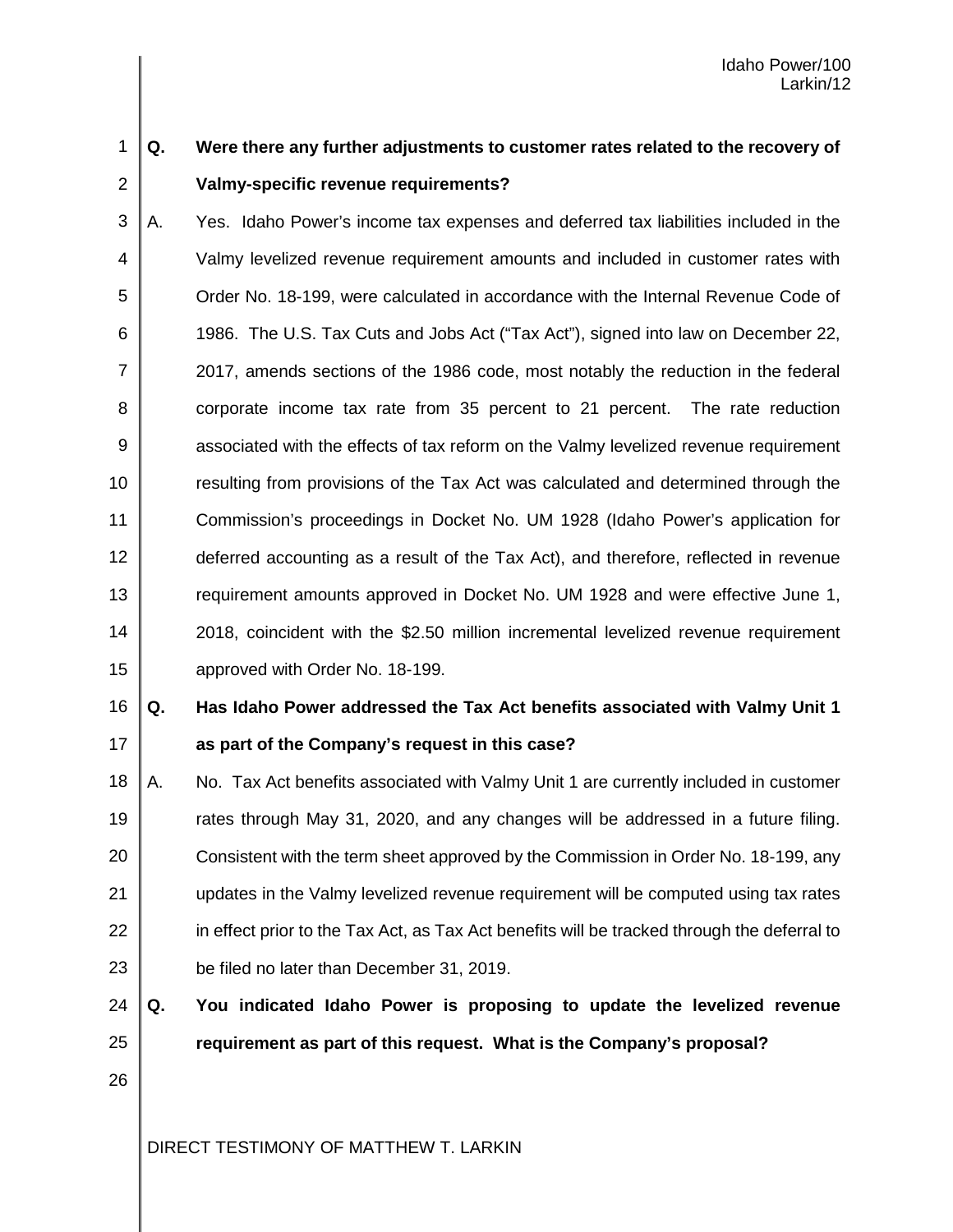1 2 3 4 5 6 7 8 9 A. Order Nos. 17-235 and 18-199 approved a total incremental annual Oregon jurisdictional levelized revenue requirement of \$1.06 million and \$2.50 million, respectively, associated with the Company's accelerated exit from coal-fired operations of Valmy Unit 1 by year-end 2019 and Unit 2 by year-end 2025. Because collection of the levelized revenue requirement amount associated with Unit 1 will be complete December 31, 2019, when coal-fired operations cease at Valmy, Idaho Power is proposing a \$3.17 million decrease to the levelized revenue requirement collection from customers effective January 1, 2020. Exhibit No. 101 summarizes the changes to the levelized revenue requirement.

10

**Q. Please describe Exhibit No. 101.**

11 12 13 14 15 16 17 A. Exhibit No. 101 presents the levelized revenue requirement computation on both a system-basis and an Oregon jurisdictional basis. The levelized revenue requirement computation can be separated into three components: (1) Component A – the revenue requirement on actual existing Unit 1 investments at May 31, 2017, (2) Component B – the revenue requirement on actual existing Unit 2 and common investments at May 31, 2017, and (3) Component C – the revenue requirement associated with future decommissioning costs.

18 19 20 21 Within each section, Total System and Oregon Jurisdictional, Exhibit No. 101 presents the levelized revenue requirement currently included in customer rates, details the changes to each component, and presents the Company's proposed new levelized revenue requirement.

22 23

# **Q. What is the Oregon jurisdictional Valmy levelized revenue requirement currently included in customer rates?**

24 25 26 A. The Company's most recent Valmy levelized revenue requirement update was approved through Advice No. 18-02 in Docket No. UE 345 in Order No. 18-199,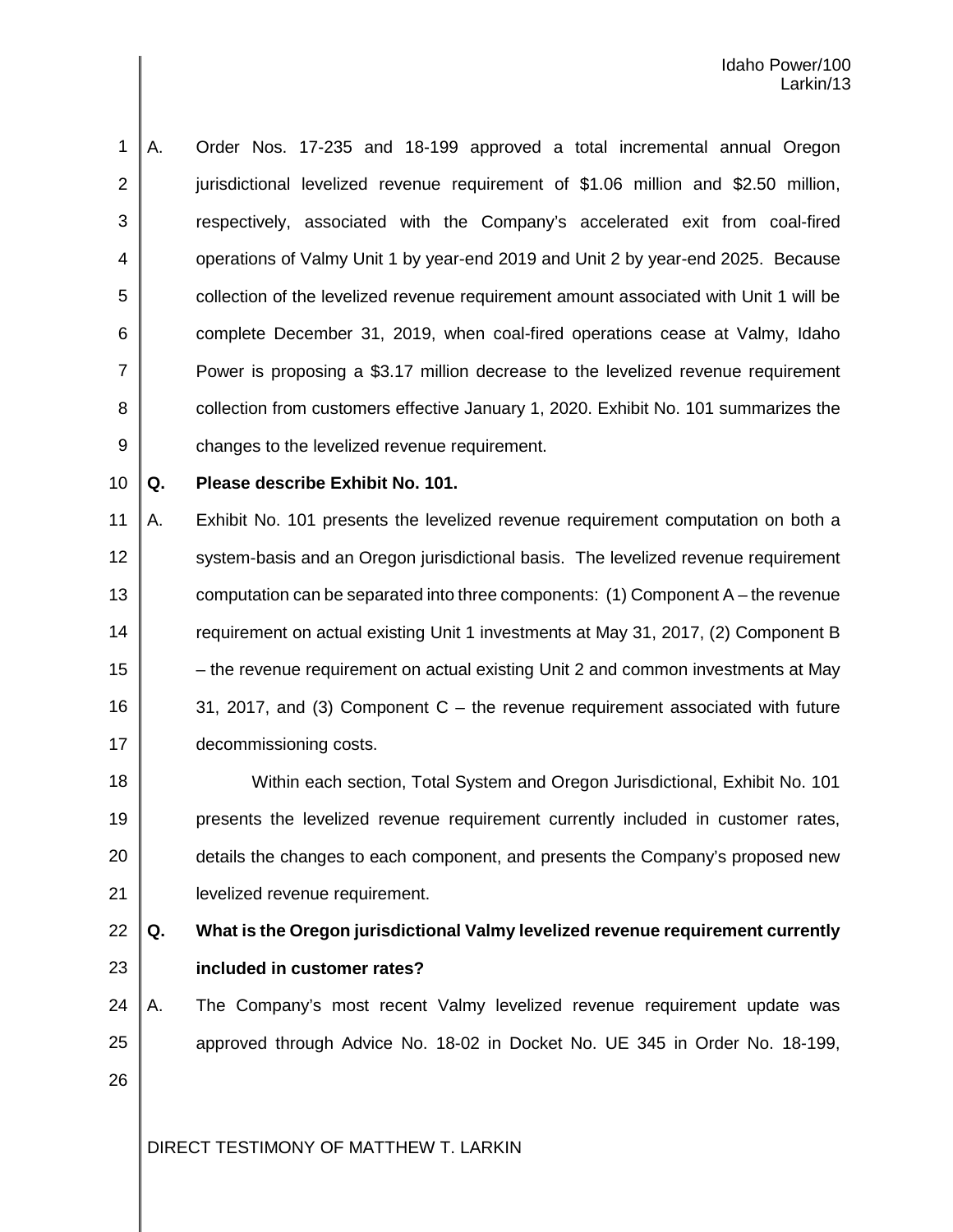1 2 3 4 5 6 7 8 9 10 11 12 13 14 15 16 17 18 19 20 effective June 1, 2018, and included a total Oregon jurisdictional Valmy levelized revenue requirement of \$4,337,532, as presented on line 4 of Exhibit No. 101. **Q. Is the Company proposing to update all components of the levelized revenue requirement computation in this case?** A. No. Because Idaho Power's request in this case is to update the levelized revenue requirement due to cessation of Unit 1 operations, the Company is only proposing to update Component A, the levelized revenue requirement on actual existing Unit 1 investments. The Company's proposed updates to the Oregon jurisdictional Valmy levelized revenue requirement computation are reflected in Line 5 of Exhibit No. 101. **Q. Please describe the Company's proposed update to Component A, the revenue requirement on actual existing Unit 1 investments at May 31, 2017.** A. Component A, the revenue requirement related to actual existing Unit 1 investments, is based on the Valmy-related plant balances in effect prior to the establishment of the Valmy balancing account, or Unit 1 investments as of May 31, 2017. To reflect cessation of operations and the fully depreciated investments, Idaho Power has removed the revenue requirement associated with Unit 1 investments from the Valmyrelated plant balances included in Component A. Row 5 of Exhibit No. 101 reflects the reduction of approximately \$3.17 million associated with Unit 1 investments, resulting in a new levelized revenue requirement on actual existing Unit 1 investments of \$0.

#### 21 **Q. What is the resulting total levelized revenue requirement?**

- 22 23 24 A. The Company's proposed update to the Oregon jurisdictional levelized revenue requirement associated with Valmy includes a total levelized revenue requirement of \$1.17 million, for a reduction of \$3.17 million on an Oregon jurisdictional basis.
- 25 26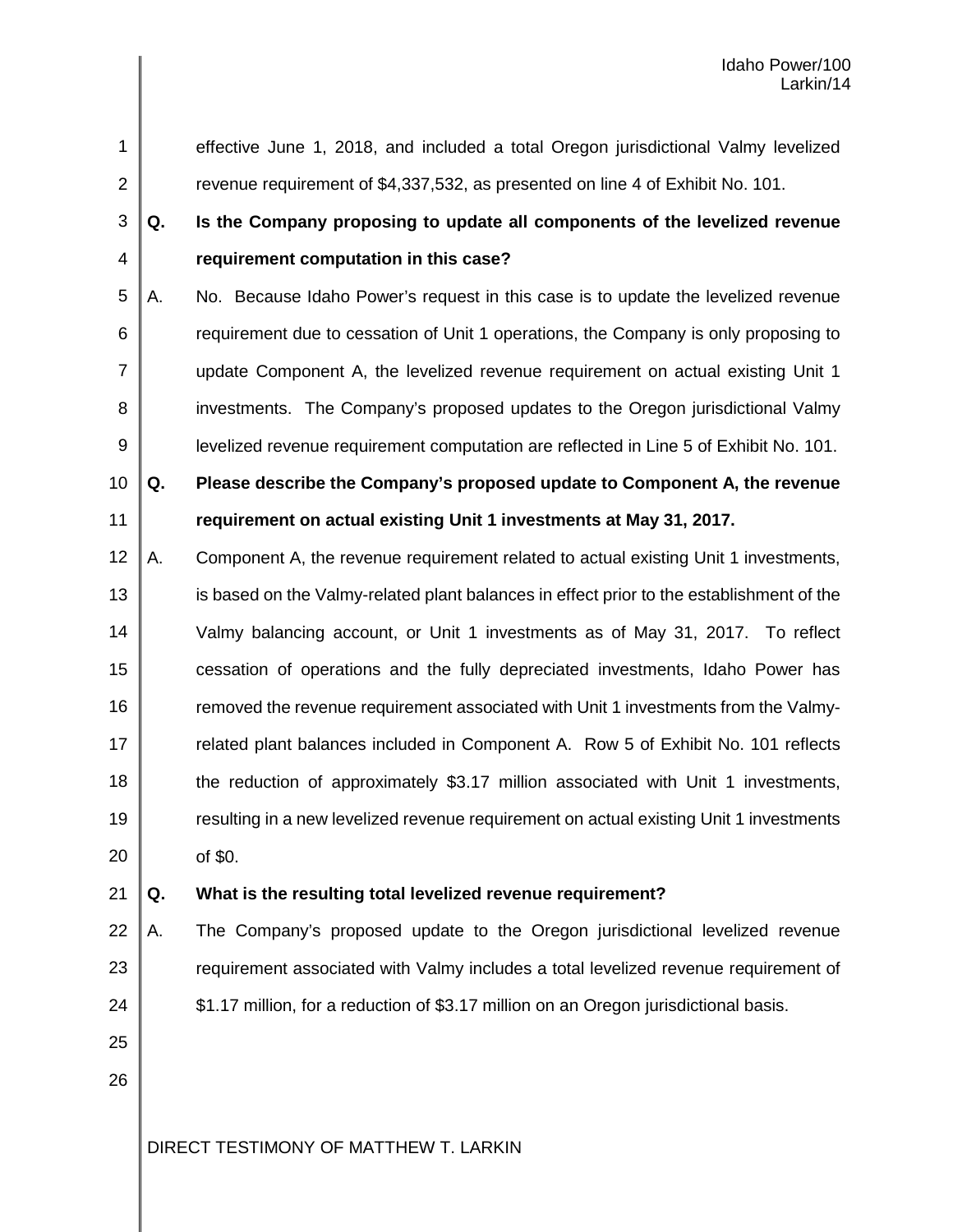#### **IV. RECOMMENDED RATEMAKING TREATMENT**

| ۰.<br>۰. |  |
|----------|--|

1

#### 3 **Q. Why does the Company believe the proposed January 1, 2020, effective date for the requested rate adjustment is reasonable and appropriate?**

4 5 6 A. Idaho Power is requesting to decrease customer rates by approximately \$3.17 million on January 1, 2020, to reflect cessation of Valmy Unit 1 operations and full depreciation of the investments on December 31, 2019.

7 8 9 **Q. How does the Company propose to allocate the incremental annual levelized revenue requirement amount of approximately negative \$3.17 million to each class of customers?**

10 11 12 13 14 15 16 17 18 19 A. Idaho power proposes to assign the Oregon jurisdictional incremental revenue requirement of negative \$3.17 million to customer classes based on the final stipulated revenue spread methodology utilized in Docket No. UE 233, the Company's last general rate case. This methodology spreads generation-related revenue requirements to customer classes proportionally to the total marginal cost of generation for each rate class as determined by the stipulated class cost-of-service study. In addition, consistent with the methodology approved with Order Nos. 17-235 and 18-199, the Company requests that each class's share of approximately negative \$3.17 million be credited to all customer classes through a uniform percentage decrease to all base rate components except the service charge.

20 21 22 **Q. Has the Company prepared a schedule that presents the revenue spread results for each customer class under the Company's proposed allocation methodology?**

23 24 A. Yes. Attachment 1 to the Application presents a summary of the proposed revenue impact for each customer class.

26

25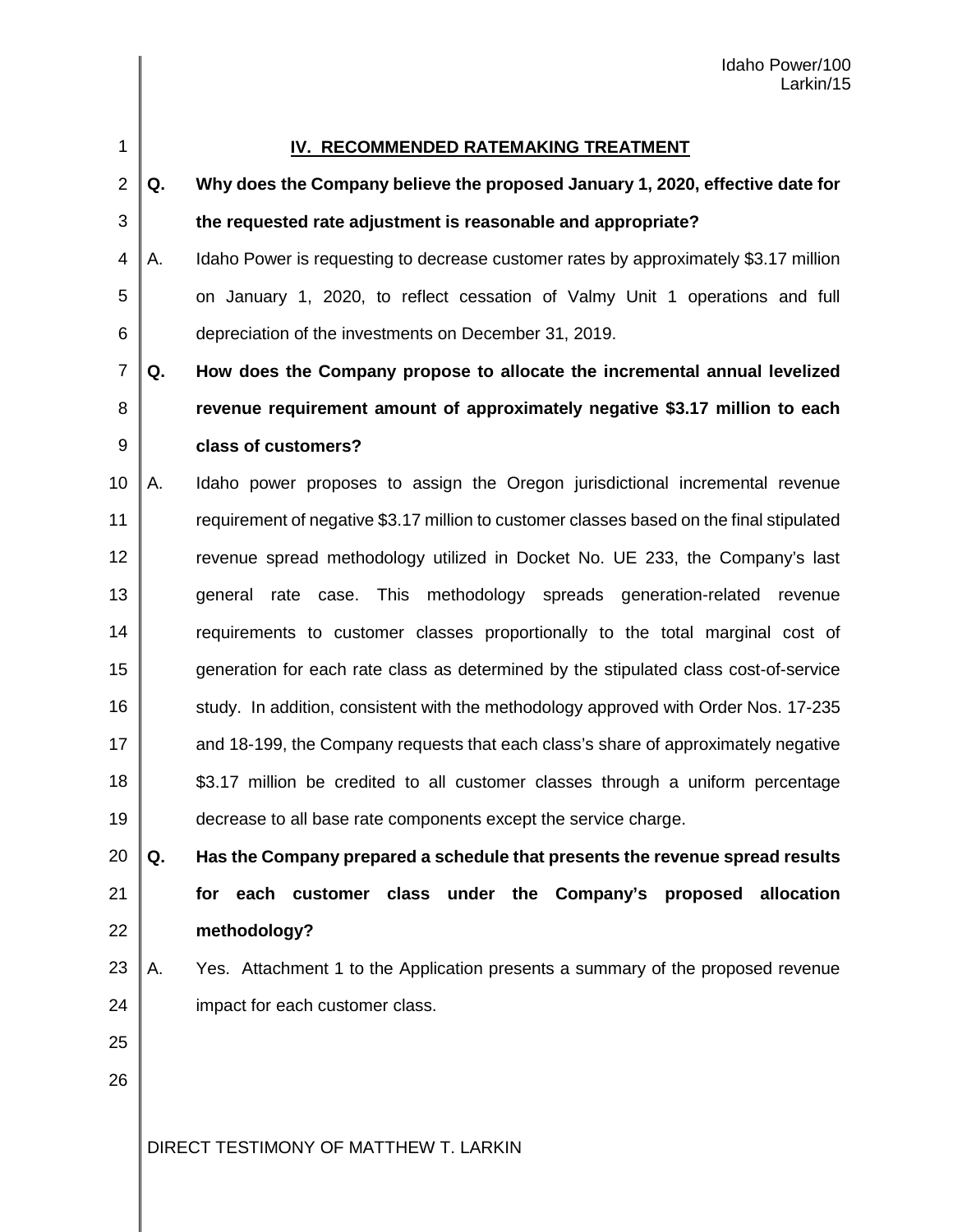| 1              |    | <b>V. CONCLUSION</b>                                                                      |
|----------------|----|-------------------------------------------------------------------------------------------|
| $\overline{2}$ | Q. | Please summarize your testimony.                                                          |
| 3              | Α. | Idaho Power has pursued prudent and commercially reasonable efforts to end its            |
| 4              |    | participation in the operation of Valmy Unit 1 by December 31, 2019, and Valmy Unit       |
| 5              |    | 2 by December 31, 2025, which have been memorialized in the Framework                     |
| 6              |    | The Company seeks Commission approval or acknowledgment<br>Agreement.                     |
| $\overline{7}$ |    | contained in the Framework Agreement no later than October 15, 2019, and                  |
| 8              |    | authorization to decrease customer rates effective January 1, 2020, by approximately      |
| 9              |    | \$3.17 million to reflect cessation and full depreciation of Unit 1 investments, equating |
| 10             |    | to an overall decrease of 5.63 percent.                                                   |
| 11             | Q. | Does this complete your testimony?                                                        |
| 12             | А. | Yes, it does.                                                                             |
| 13             |    |                                                                                           |
| 14             |    |                                                                                           |
| 15             |    |                                                                                           |
| 16             |    |                                                                                           |
| 17             |    |                                                                                           |
| 18             |    |                                                                                           |
| 19             |    |                                                                                           |
| 20             |    |                                                                                           |
| 21             |    |                                                                                           |
| 22             |    |                                                                                           |
| 23             |    |                                                                                           |
| 24             |    |                                                                                           |
| 25             |    |                                                                                           |
| 26             |    |                                                                                           |
|                |    |                                                                                           |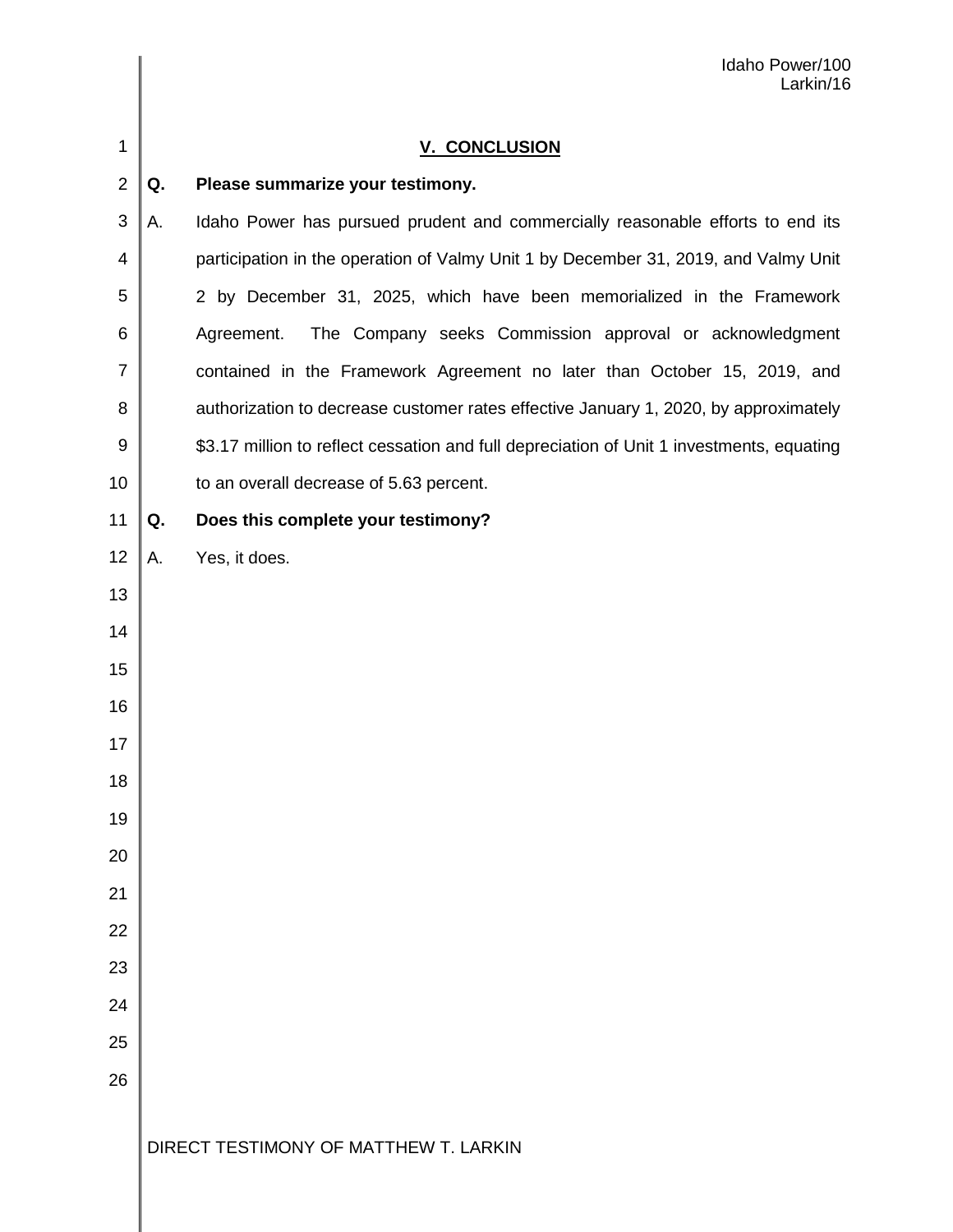Idaho Power/101 Witness: Matthew T. Larkin

## BEFORE THE PUBLIC UTILITY COMMISSION OF OREGON

## IDAHO POWER COMPANY

## UE 363

Exhibit Accompanying Testimony of Matthew T. Larkin

Valmy Levelized Revenue Requirement 2019 Update

July 3, 2019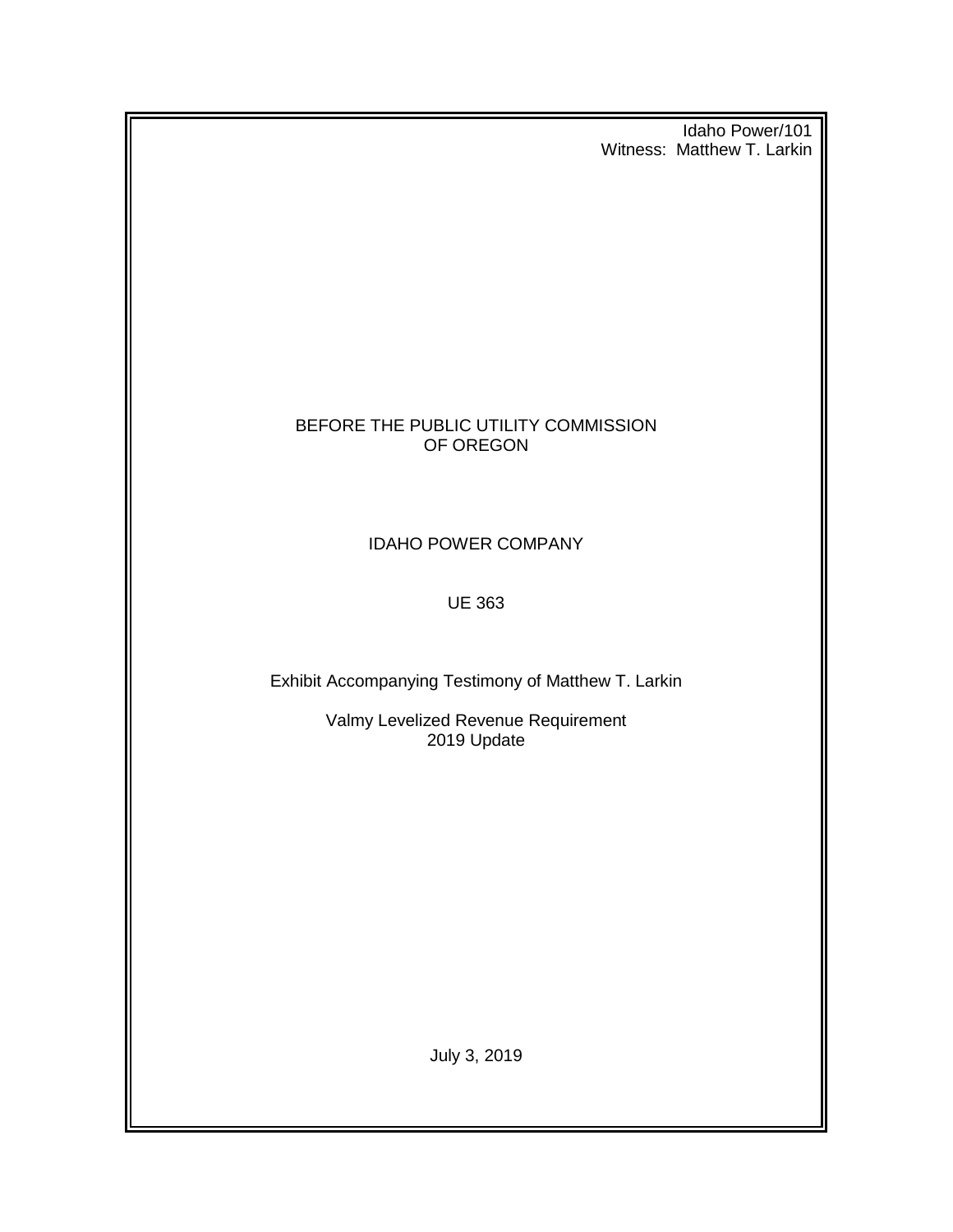# **Valmy Levelized Revenue Requirement 2019 Oregon Update**

*Idaho Power ceases participation in Unit 1 12-31-19; Both parties operate Unit 2 through 12-31-25*

|                                                                                           |    | <b>Component A</b>       |    | <b>Component B</b>    |     | <b>Component C</b>               |      |                     |
|-------------------------------------------------------------------------------------------|----|--------------------------|----|-----------------------|-----|----------------------------------|------|---------------------|
| <b>TOTAL SYSTEM</b>                                                                       |    | Unit 1 $@$<br>5/31/2017  |    | Common @<br>5/31/2017 |     | <b>Decommissionin</b><br>g Costs |      | <b>SYSTEM Total</b> |
| 2018 Settlement Levelized Revenue Requirement                                             |    | 51,294,368               | \$ | 25,335,282 \$         |     | 1,871,087                        | \$   | 78,500,737          |
| 2020 Incremental Change                                                                   |    | (51, 294, 368)           |    |                       |     |                                  |      | (51, 294, 368)      |
| New Levelized Revenue Requirement Effective January 1, 2020                               | \$ | ٠                        | \$ | 25,335,282 \$         |     | 1,871,087                        | - 56 | 27,206,369          |
|                                                                                           |    | <b>Component A</b>       |    | <b>Component B</b>    |     | <b>Component C</b>               |      |                     |
|                                                                                           |    | Unit 1 $@$               |    | Common @              |     | <b>Decommissionin</b>            |      |                     |
| <b>OREGON JURISDICTIONAL</b>                                                              |    | 5/31/2017                |    | 5/31/2017             |     | g Costs                          |      | <b>OREGON Total</b> |
| Levelized Revenue Requirement                                                             | S. | 3,169,499                | S  | 1,087,703             | -SS | 80,330                           | \$   | 4,337,532           |
| 2020 Incremental Change                                                                   |    | (3, 169, 499)            |    |                       |     |                                  |      | (3, 169, 499)       |
| New Levelized Revenue Requirement Effective January 1, 2020                               | \$ | $\overline{\phantom{a}}$ | \$ | 1,087,703 \$          |     | 80,330                           | - \$ | 1,168,033           |
| TOTAL INCREMENTAL CHANGE TO THE OREGON JURISDICTIONAL VALMY LEVELIZED REVENUE REQUIREMENT |    |                          |    |                       |     |                                  |      | (3, 169, 499)       |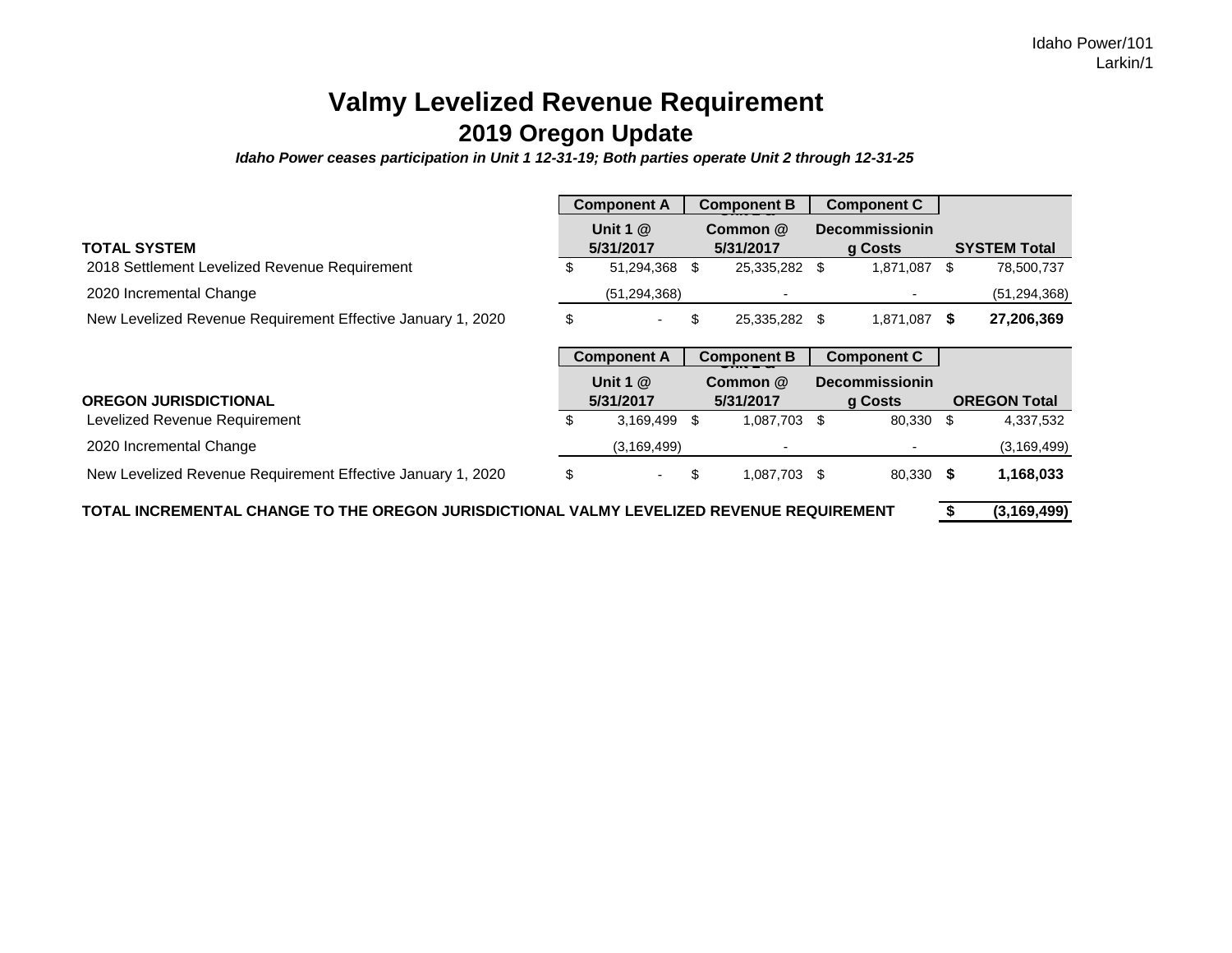#### BEFORE THE PUBLIC UTILITY COMMISSION OF OREGON

## **DOCKET NO. UE 363**

) ) ) ) ) )

In the Matter of the Application of IDAHO POWER COMPANY for Authority to Decrease its Rates for Electric Service for Costs Associated with the North Valmy Power Plant.

#### **IDAHO POWER COMPANY**

#### **DIRECT TESTIMONY**

**OF**

### **TOM HARVEY**

**July 3, 2019**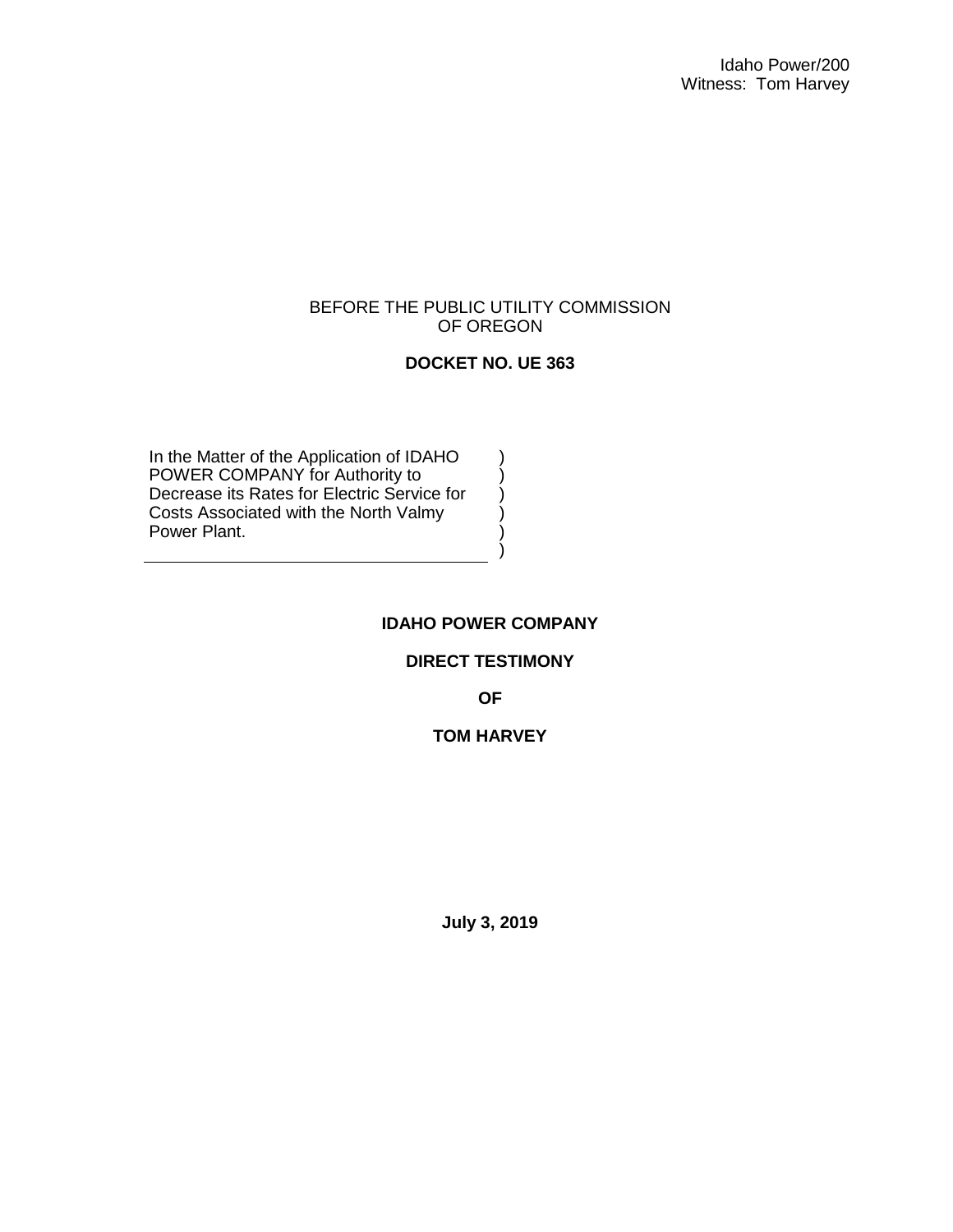1 2 3 4 5 6 7 8 9 10 11 12 13 14 15 16 17 18 **Q. Please state your name, business address, and present position with Idaho Power Company ("Idaho Power" or "Company").** A. My name is Tom Harvey and my business address is 1221 West Idaho Street, Boise, Idaho 83702. I am employed by Idaho Power as the General Manager of Power Supply, Planning and Operations in the Power Supply Department. **Q. Please describe your educational background.** A. I have a Bachelor of Business Administration in business management from Boise State University. I also attended the University of Idaho's Utility Executive Course in 2011. **Q. Please describe your work experience with Idaho Power.** A. I was hired by Idaho Power in July 1980 to work in the Plant Accounting Department. From 1985 through 2009, I was the Fuels Management Coordinator and then was promoted to the Joint Projects Manager. In April 2015, I was promoted to Resource Planning and Operations Director. In January 2018, I was promoted to my current position, General Manager of Power Supply, Planning and Operations in the Power Supply Department. My current responsibilities include supervision over Idaho Power's jointly-owned coal assets, integrated resource planning, load serving operations, and merchant activities.

#### 19 **Q. What is the purpose of your testimony in this case?**

20 21 22 23 24 25 A. The purpose of my testimony is to discuss the results of successful negotiations between Idaho Power and Sierra Pacific Power Company d/b/a NV Energy ("NV Energy") by describing the provisions of the North Valmy Project Framework Agreement between NV Energy and Idaho Power dated as of February 22, 2019 ("Framework Agreement"). I will discuss how those provisions clarify the respective rights and obligations of Idaho Power and NV Energy with respect to the continued

26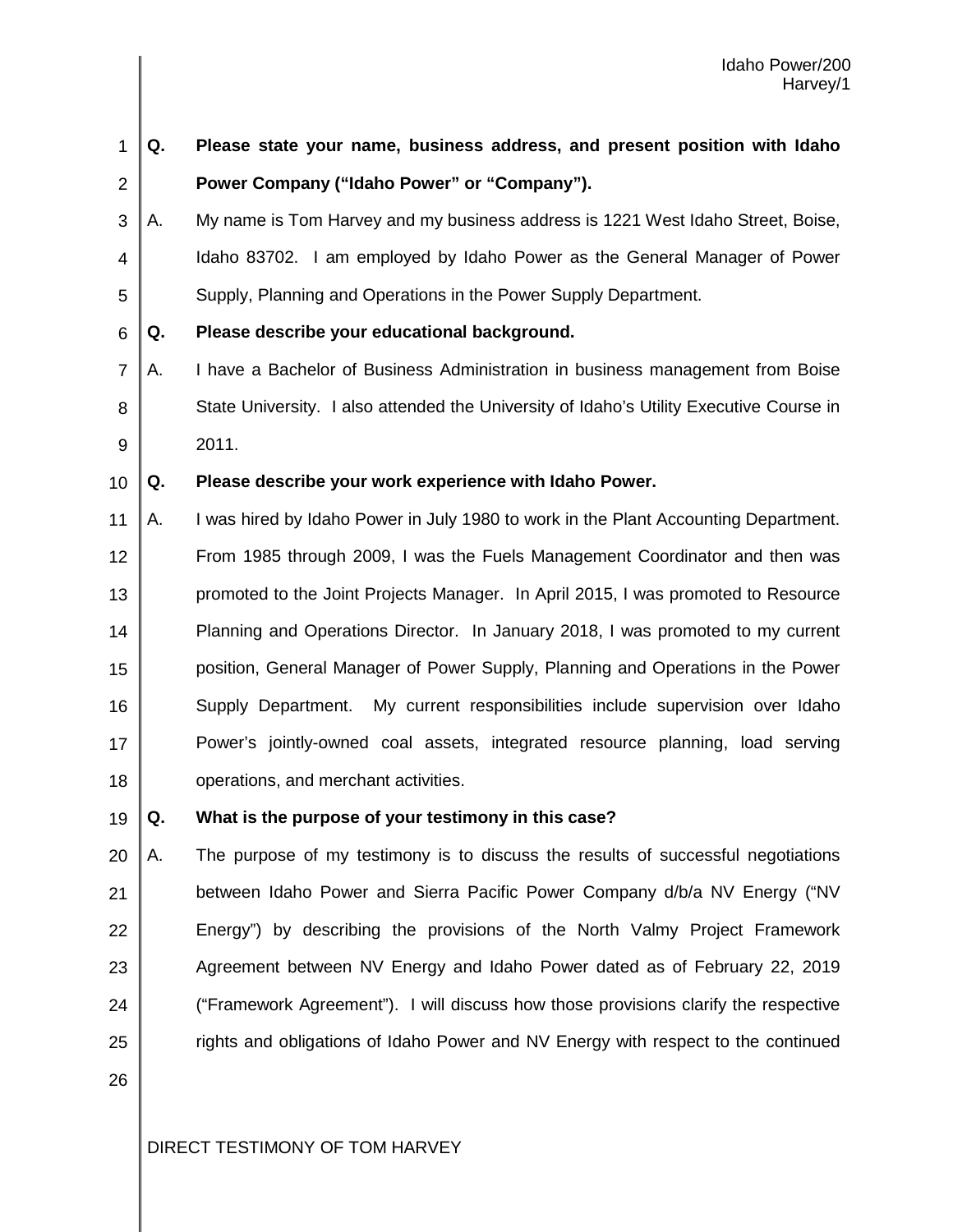operation, retirement, and decommissioning of the Valmy plant or the units thereof, resulting in benefits for Idaho Power's customers.

#### 3 **Q. Please describe the North Valmy power plant ("Valmy").**

4 5 6 7 8 9 10 11 12 A. Valmy is a coal-fired power plant that consists of two units and is located near Winnemucca, Nevada. Unit 1 went into service in 1981 and Unit 2 followed in 1985. Idaho Power owns 50 percent, or 284 megawatts<sup>[1](#page-22-0)</sup> ("MW") (generator nameplate rating), of Valmy. NV Energy owns the remaining 50 percent interest and is the operator of the facility. Idaho Power and NV Energy (individually, "co-owner" or collectively the "co-owners") work jointly to make decisions regarding Valmy. The plant is connected via a single 345 kilovolt transmission line to the Idaho Power control area at the Midpoint substation. Idaho Power owns the northbound capacity and NV Energy owns the southbound capacity of this line.

#### 13 14 **Q. Please describe the current agreements under which NV Energy and Idaho Power own and operate Valmy.**

15 16 17 18 19 20 21 22 23 24 A. Currently, the ownership and operation of Valmy is governed by three agreements: the Agreement for the Ownership of the North Valmy Power Plant Project ("Ownership Agreement"), the Agreement for the Operation of the North Valmy Power Plant Project ("Operation Agreement"), both of which are dated December 12, 1978, and the North Valmy Station Operating Procedures Criteria, dated as of February 11, 1993, between Idaho Power Company and Sierra Pacific Power Company, as amended by Amendment No. 1 to the Operating Procedure Criteria for Valmy Coal Diversion Procedures and Usage, dated as of January 1, 2012 (collectively, the "Existing North Valmy Agreements"). The Ownership Agreement sets forth Idaho Power's ownership rights and interests in the Valmy plant while the Operation Agreement assigns NV

<span id="page-22-0"></span>25 26

1

2

<sup>&</sup>lt;sup>1</sup> For planning purposes, Idaho Power uses the net dependable capability of 262 MW.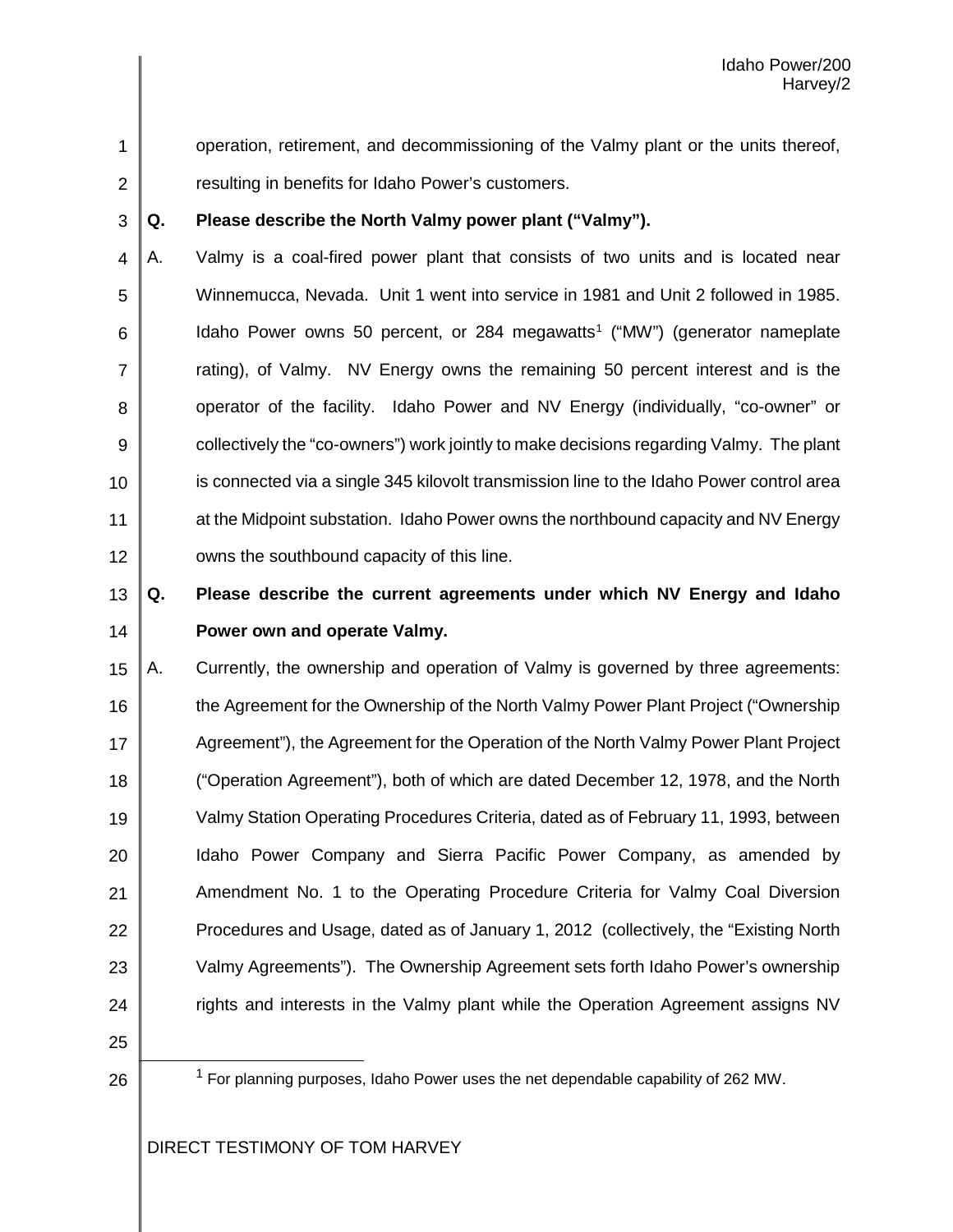| 1              |    | Energy as the operator of the Valmy plant while also setting forth operating decision   |
|----------------|----|-----------------------------------------------------------------------------------------|
| $\overline{2}$ |    | procedures, operating expense payments, and the annual budgeting process, among         |
| 3              |    | other terms and conditions. The Existing North Valmy Agreements have provided the       |
| 4              |    | co-owners the basis for owning and operating the Valmy plant for over 40 years.         |
| 5              |    | <b>I. THE FRAMEWORK AGREEMENT</b>                                                       |
| 6              | Q. | Do the Existing North Valmy Agreements offer NV Energy or Idaho Power the               |
| $\overline{7}$ |    | ability to end participation in a Valmy unit?                                           |
| 8              | Α. | No. While the Ownership Agreement provides for cessation of operations under a          |
| 9              |    | variety of scenarios, the Existing North Valmy Agreements do not contemplate a          |
| 10             |    | scenario in which one co-owner chooses to exit one or both units during the time the    |
| 11             |    | other co-owner wishes to continue operations.                                           |
| 12             | Q. | Please provide an overview of the provisions of the Framework Agreement.                |
| 13             | А. | As described in the testimony of Company witness Matthew T. Larkin, the Framework       |
| 14             |    | Agreement, included as confidential Exhibit No. 201 to my testimony, clarifies the      |
| 15             |    | respective rights and obligations of the co-owners with respect to the continued        |
| 16             |    | operation, retirement, and decommissioning of the Valmy plant or the units thereof.     |
| 17             |    | The Framework Agreement sets forth provisions that:                                     |
| 18             |    | Allow for the termination of participation in a unit and the retirement of a unit;<br>٠ |
| 19             |    | Include the election to retire or continue to operate and the associated<br>٠           |
| 20             |    | decommissioning study, decommissioning fee, and final exit;                             |
| 21             |    | Set forth decommissioning governance;                                                   |
| 22             |    | Detail decommissioning activities during the interim period;                            |
| 23             |    | Provide for a decommissioning plan;                                                     |
| 24             |    | Establish a decommissioning budget, dispute, and payment processes; and                 |
| 25             |    | Contain representation and warranties of the co-owners, describe defaults, and          |
| 26             |    | incorporate other miscellaneous terms.                                                  |
|                |    |                                                                                         |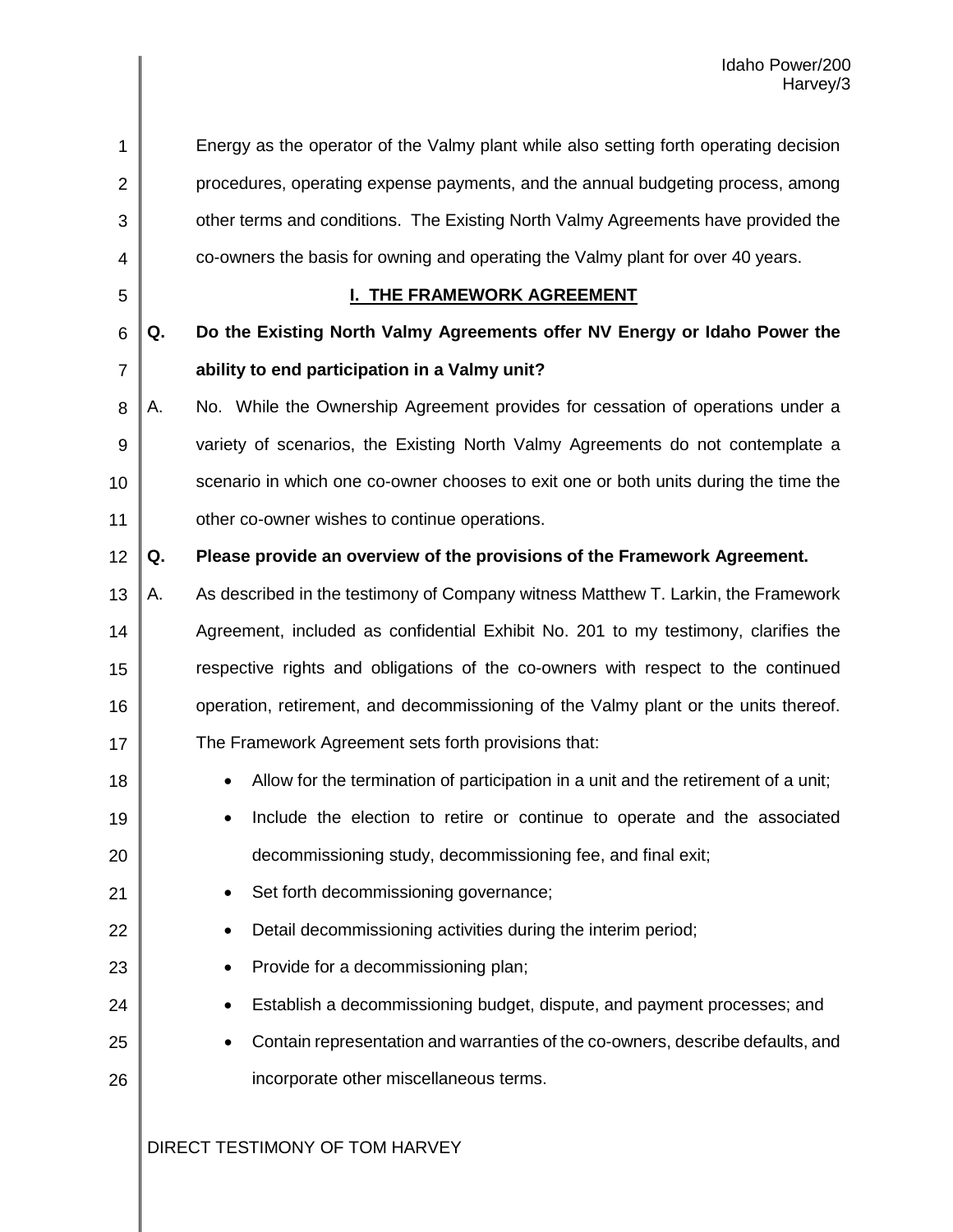- It also provides for a contractual mechanism by which Idaho Power may amend the Existing North Valmy Agreements to provide for the cessation of Idaho Power's coalfired operations, or participation thereof, at Valmy.
- 4

5

6

1

2

3

## **A. Termination of Participation in a Unit; Retirement of a Unit**

- **Q. What are the termination of participation and retirement of a unit provisions set forth in the Framework Agreement?**
- 7 8 9 10 11 12 13 14 15 16 17 A. Article III gives each co-owner the right to elect to terminate participation in a unit, an option not available in the Existing North Valmy Agreements. If a co-owner desires to exit a unit, that party (the "Exiting Participant") must provide the remaining participant written notice no less than 15 months prior to the proposed exit date. The exit notice shall indicate whether or not the Exiting Participant intends to retain ownership of its ownership interests and liabilities with respect to the unit and confirm that the Exiting Participant foregoes its right to all output and productive uses of the unit upon exit of the unit. Upon receipt of the exit notice, the remaining participant has the right to elect to retire such unit at any point from and after the proposed exit date and must provide notice to the Exiting Participant of such election on or before 90 days prior to the proposed retirement date.

#### 18 19 **Q. Has the Company provided NV Energy an exit notice for Unit 1 pursuant to the terms of the Framework Agreement?**

20 21 22 23 A. Yes. Article III acknowledges that Idaho Power's prior notice to NV Energy of its desire to exit Unit 1 on December 31, 2019, contained in a term sheet dated December 27, 2017, which was accepted and agreed to by both NV Energy and Idaho Power, constitutes a valid exit notice.

- 24 25 **Q. What happens to Idaho Power's share of the output from a unit upon Idaho Power's cessation of participation in operation of that unit?**
- 26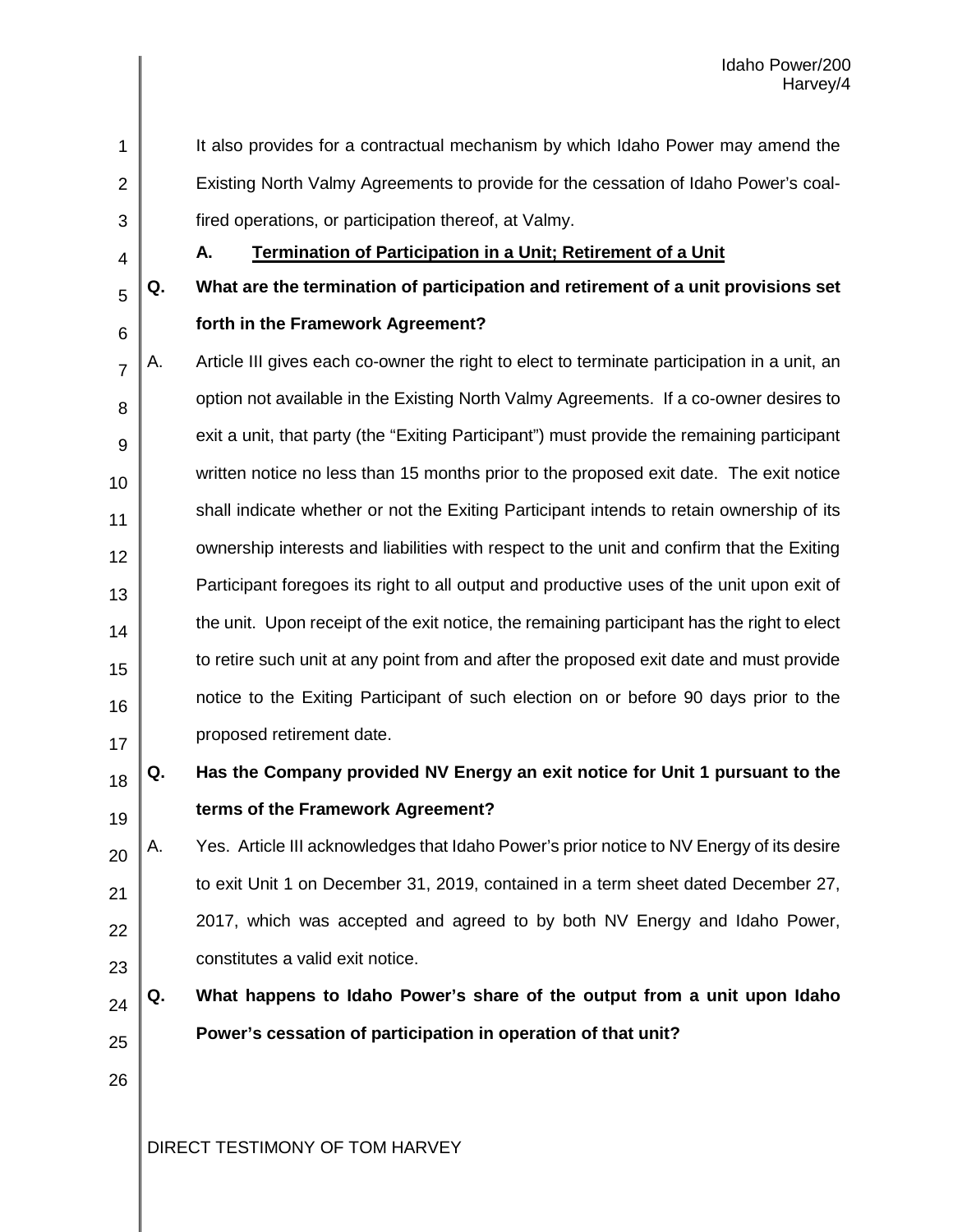1 2 3 4 5 6 7 A. Pursuant to Section 3.1.4, if NV Energy does not elect to retire a unit when the Company exits participation of that unit, Idaho Power's ownership percentage share of the output of the unit will no longer be available to either co-owner. Should inadvertent use of an Exiting Participant's output occur at a unit, an inadvertent output operations fee will be assessed. Exhibit C, Unit Operation Limitations and Controls, of the Framework Agreement describes the means and methods to limit the net capacity of a unit after a co-owner has exited participation in the operation of that unit.

**Q. Would Idaho Power be responsible for any costs associated with the operation** 

# 8 9

## **of Valmy upon exiting a unit?**

10 11 12 13 14 15 16 17 18 19 20 A. Yes. The Framework Agreement sets forth payment obligations associated with a coowner's exit from participation in operation of a Valmy unit, which are described in Exhibit A of the Framework Agreement. Under the Framework Agreement, the Company would be responsible for the applicable exit fees and its portion of shared costs until the earlier of the retirement date of the unit or December 31, 2025. In addition, Idaho Power remains responsible for its share of the applicable decommissioning costs, or those liabilities, costs, and expenses arising from activities that occurred prior to exit of the unit. The Company would not, however, be responsible for the following costs arising after exit from the unit: operating expenses, fuel-related costs, costs of capital additions, or any new fixed or variable costs, associated with such unit.

21 22 **Q. Company witness Mr. Larkin discussed the exit fee and shared costs. Please describe these costs detailed in Exhibit A of the Framework Agreement.**

23 24 25 26 A. The exit fee and shared costs, or collectively "Project Costs," are an Exiting Participant's contractual payment obligations for the Valmy plant and both categories of costs represent ongoing Valmy-related costs that the Exiting Participant would have been responsible for under the Existing North Valmy Agreements. The exit fee is a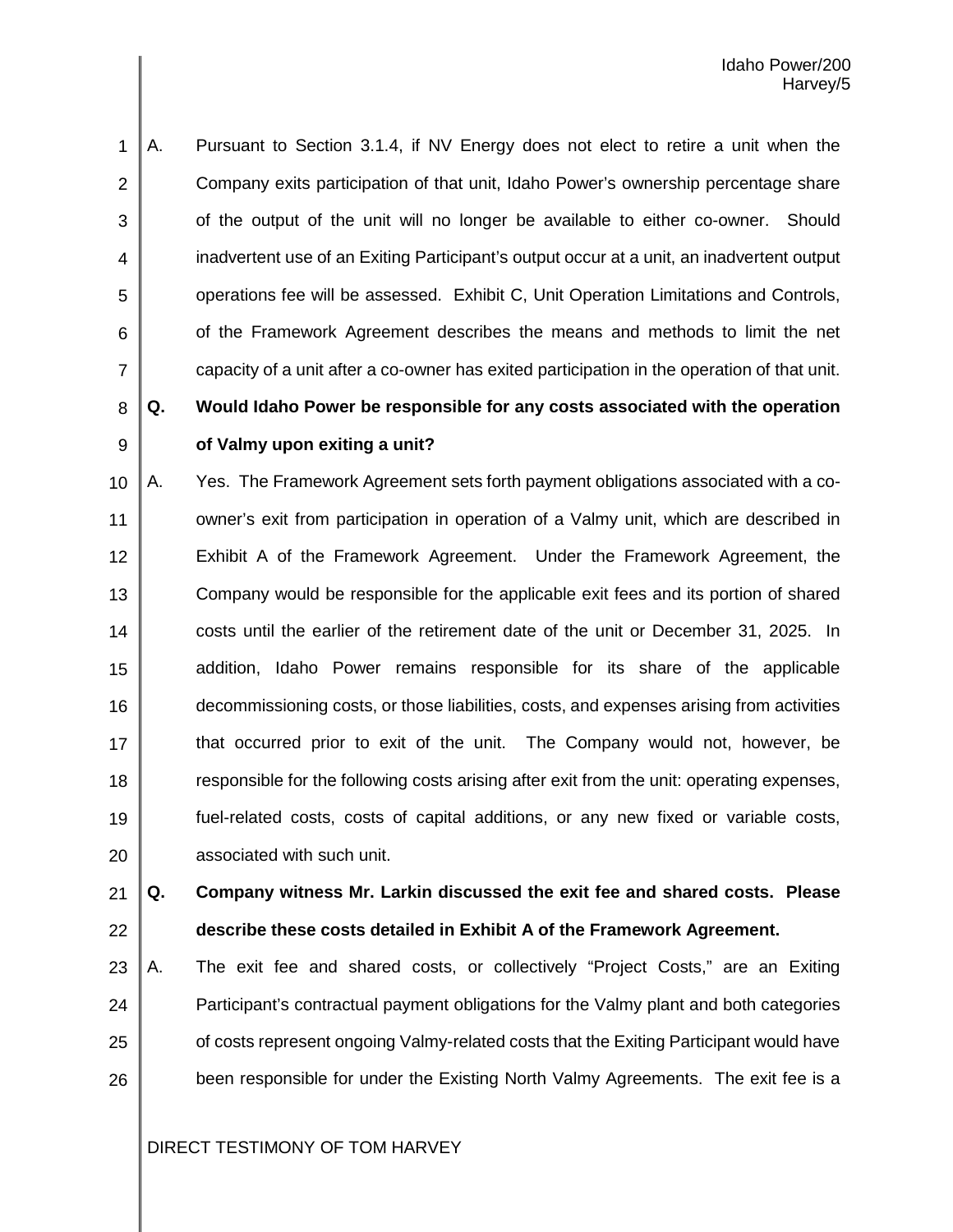1 2 3 fixed dollar amount that represents ongoing Valmy-related costs that exist under the Existing North Valmy Agreements, and shared costs are known, ongoing Valmyrelated costs that exist regardless of a decision to exit a unit.

4 5 6 7 8 9 Shared costs are those known, ongoing plant-related payment obligations that exist regardless of a decision to exit from a unit. Shared costs include the actual common facility fixed operations and maintenance ("O&M") costs, non-exited unit fixed O&M costs, and fuel handling fixed O&M expenses in accordance with the Existing North Valmy Agreements. An Exiting Participant is responsible for 50 percent of the shared costs.

10

#### **Q. Will either of the Project Costs change over time?**

11 12 13 14 15 A. The exit fee will not change over time, except in the event a unit is retired on or prior to December 31, 2025, at which time the exit fee may cease, or in the event that the exit date for the exited unit occurs after January 1 of the exit year, when the exit fee is proportionately reduced. Because the shared costs are based on actual expenses, they change each month.

16 17 18 **Q. What is the amount of the annual exit fee that Idaho Power will be responsible for assuming the Company exits from participation in Unit 1 operations at December 31, 2019?**

- 19 20 21 22 23 A. Table 1 below, included as Table A-1 in Exhibit A of the Framework Agreement, summarizes the exit fee and shared costs Idaho Power would be responsible for under the current assumption that the Company ceases participation in operations of Unit 1 on December 31, 2019, but remains a participant in Unit 2 operations until December 31, 2025.
- 24
- 25
- 26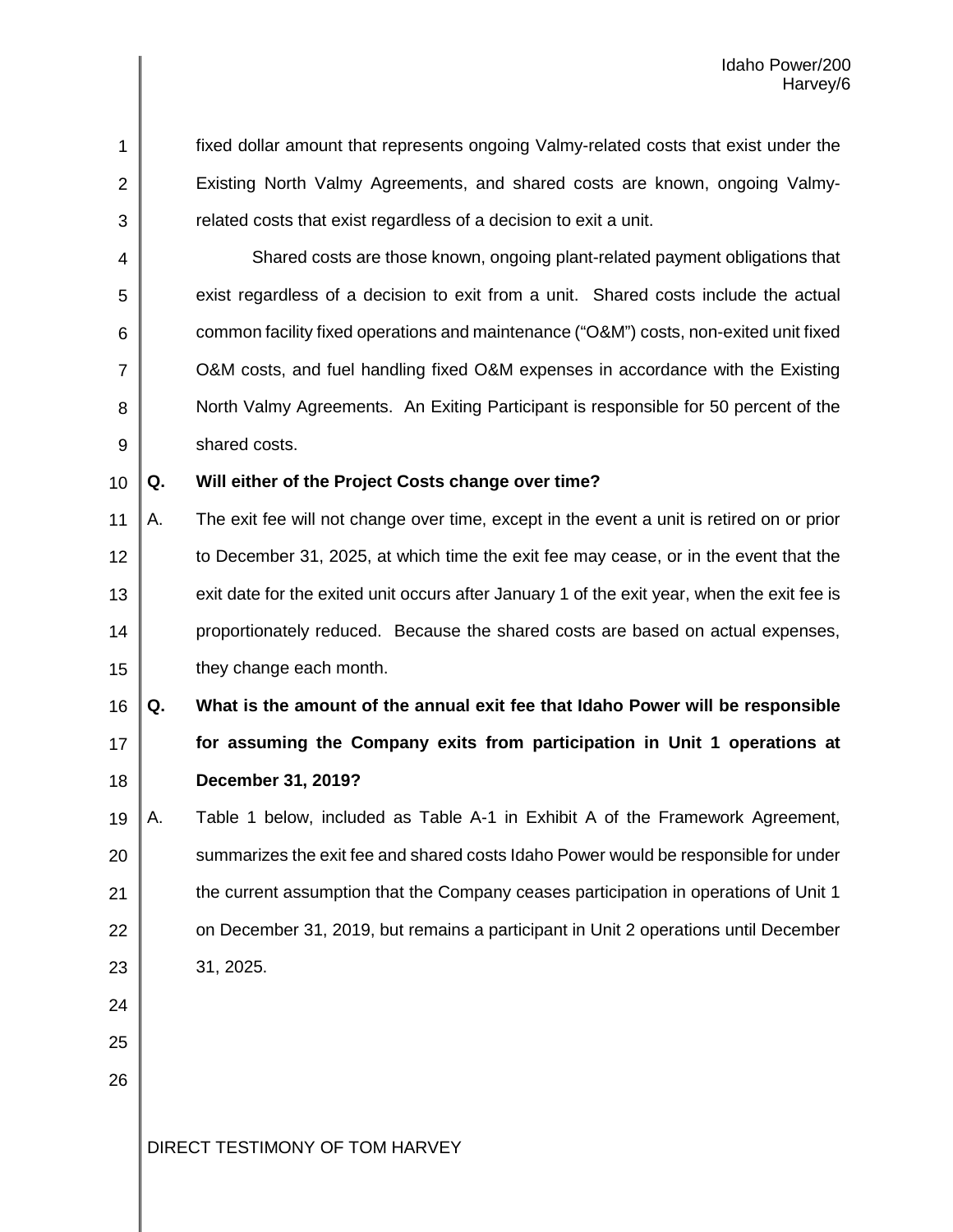

**Table 1. Exiting Participant Exits Unit 1 and Remains in Unit 2**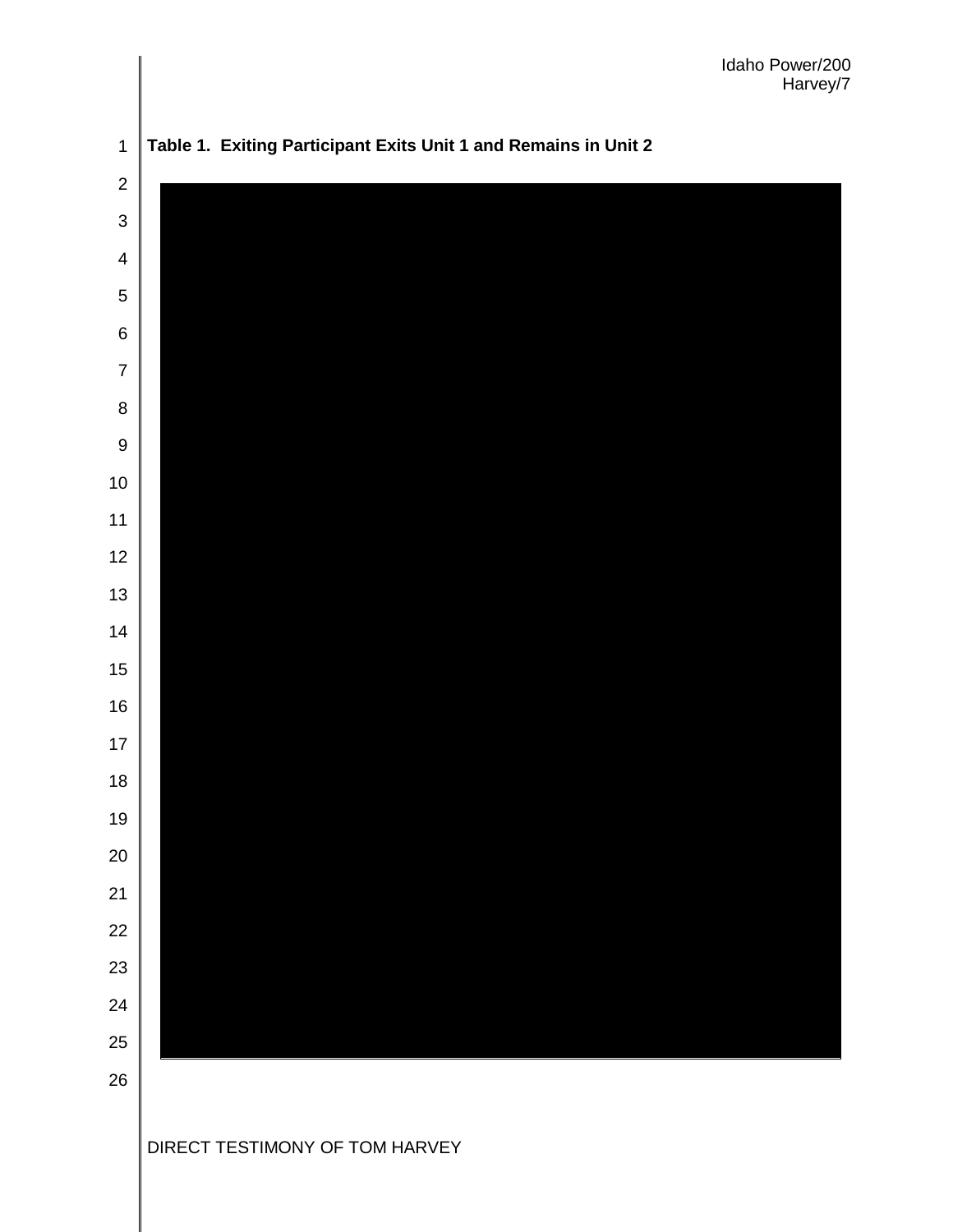#### 1 2 **Q. If NV Energy ceases operations of Unit 1 on December 31, 2021, would the exit fees listed in Table 1 cease?**

3 4 5 6 A. Yes. If NV Energy continued to operate Unit 1 through December 31, 2021, as current publicly available sources<sup>[2](#page-28-0)</sup> suggest, Idaho Power's exit fee obligations would cease on that date. Shared cost obligations, however, would continue as long as Unit 2 was in operation, or until December 31, 2025, whichever is earlier.

7 **Q. When are the exit fees and shared costs paid?**

8 9 10 A. The first exit fee is payable on or prior to the exit date for a unit, and annually on or before December 1 of each year thereafter. Shared costs are paid monthly in accordance with the Existing North Valmy Agreements.

11 12 **Q. Are there any other costs Idaho Power would be responsible for with respect to the Valmy plant that are not a component of the exit fees or shared costs?**

13 14 15 16 17 18 19 A. Yes. In accordance with the Existing North Valmy Agreements, Idaho Power is obligated to pay its ownership percentage share of capital projects required for operation of the plant's common facilities<sup>[3](#page-28-1)</sup> and any capital projects specific to units it has not exited. In addition, the Company is responsible for its ownership percentage share of materials and supplies purchased and used in the sole operation of any unit it has not exited, and coal and diesel fuel consumed in the operations of any unit it has not exited.

20 21 **Q. You indicated earlier that upon receipt of an exit notice, the remaining participant has the right to elect to retire such unit. Has NV Energy provided** 

- 22
- 23

L

<span id="page-28-1"></span>26 <sup>3</sup> Excluding common facility projects that are solely attributable to production, for which Idaho Power will be billed at a rate equal to the applicable revised net capacity after exit of a unit.

<span id="page-28-0"></span><sup>24</sup> 25 <sup>2</sup> *Joint Application of Nevada Power Company d/b/a NV Energy and Sierra Pacific Power Company d/b/a NV Energy for approval of their 2019-2038 Triennial Integrated Resource Plan and 2019-2021 Energy Supply Plan*, Docket No. 18-06003 (December 21, 2018).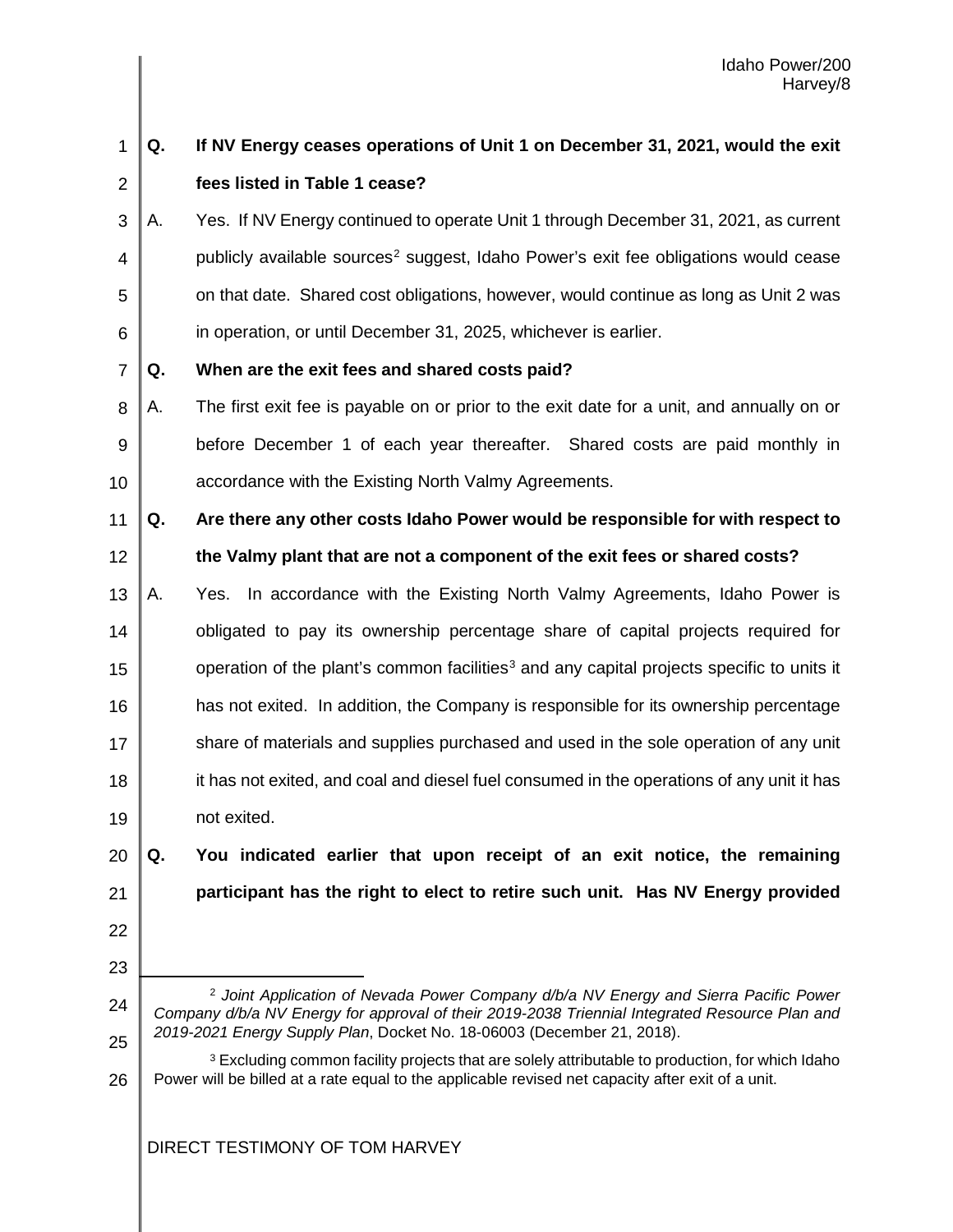#### 1 2 3 4 5 6 7 8 9 10 11 12 13 14 15 16 17 18 19 20 21 22 23 24 25 26 **notice that it intends to retire Unit 1 upon Idaho Power's exit on December 31, 2019?** A. No. However, under the provisions of the Framework Agreement, should NV Energy choose to retire a unit, exit fees for such unit will cease upon retirement. **B. Election to Retire or Continue to Operate; Decommissioning Study, Decommissioning Fee, Final Exit; Decommissioning Activities During Interim Period Q. Company witness Mr. Larkin indicated Idaho Power expects to cease operations of both units by December 31, 2025, and that NV Energy's Integrated Resource Plan suggested it has similar timing. When will decommissioning activities begin?** A. Under the provisions of the Framework Agreement, a remaining participant will provide notice to an Exiting Participant as to whether or not the remaining participant will retire the units on December 31, 2025, or continue to operate them beyond December 31, 2025. If the remaining participant chooses to continue to operate, within 30 days from the notice, the Exiting Participant has the right to elect to (1) follow the decommissioning provisions in Articles VII and VIII of the Framework Agreement, which allow for decommissioning activities to occur under a decommissioning committee structure or (2) in the alternative, jointly undertake the development of a decommissioning study with the option to pay the remaining participant a one-time decommissioning payment equal to 50 percent of the total decommissioning costs as described in Section 4.3 of the Framework Agreement. Either option would satisfy an Exiting Participant's obligations to pay decommissioning costs. **Q. Under the one-time decommissioning payment structure, once that decommissioning payment is made, is the Exiting Participant responsible for any other decommissioning costs?**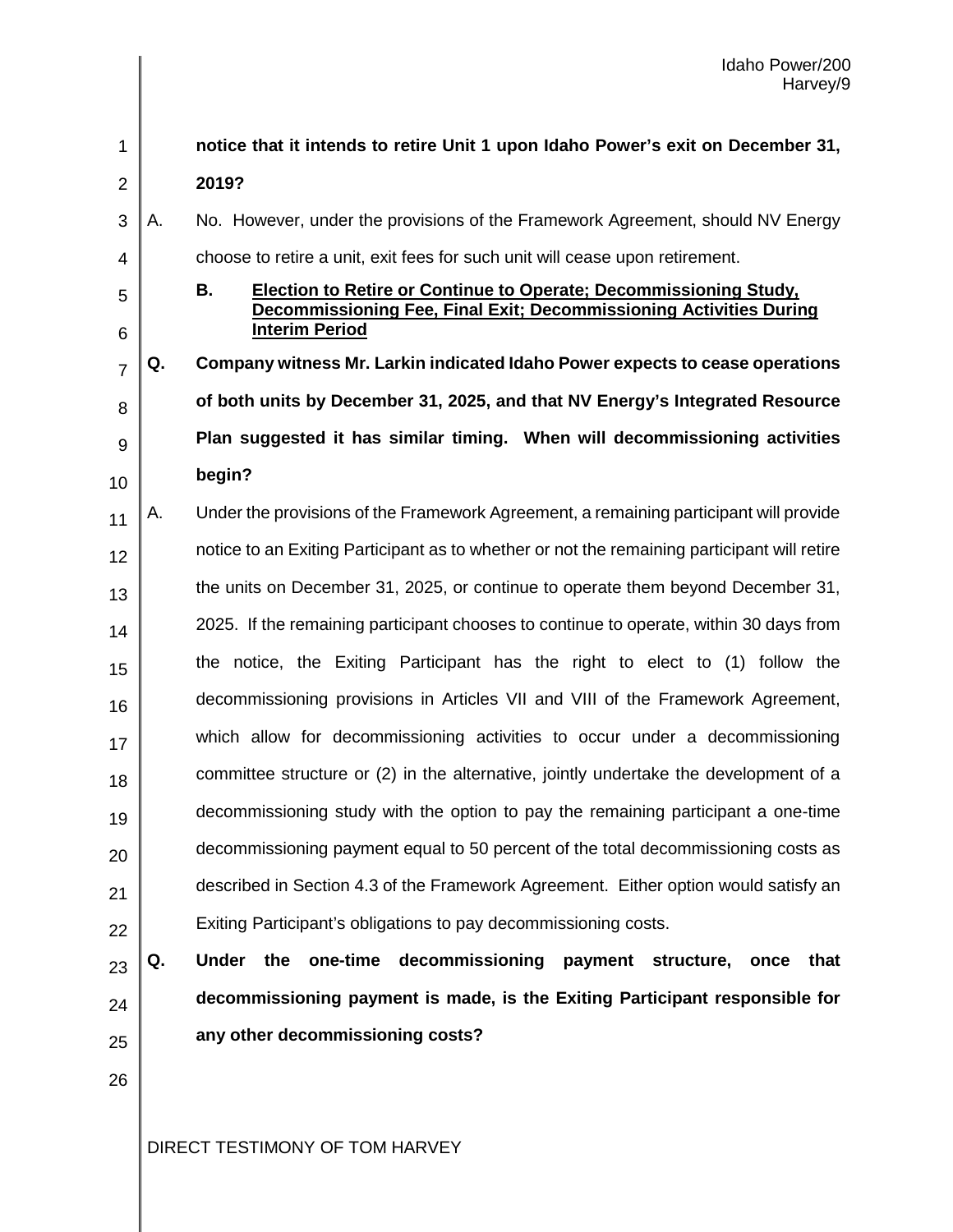| 1              | А. | After payment of the decommissioning fee, the only other decommissioning-related                                                                                                                                                                                                                                |
|----------------|----|-----------------------------------------------------------------------------------------------------------------------------------------------------------------------------------------------------------------------------------------------------------------------------------------------------------------|
| 2              |    | costs would be for costs that were unknown at the time of payment, including costs                                                                                                                                                                                                                              |
| 3              |    | that (1) were not the type described in the decommissioning study, (2) were not known                                                                                                                                                                                                                           |
| 4              |    | to the remaining participant at the time the decommissioning study was completed, (3)                                                                                                                                                                                                                           |
| 5              |    | were not reasonably foreseeable by a plant operator, and (4) were not due to actions                                                                                                                                                                                                                            |
| 6              |    | of the remaining participant after the Exiting Participant's exit date for a unit.                                                                                                                                                                                                                              |
| $\overline{7}$ | Q. | What would happen to Idaho Power's ownership rights in the Valmy plant if NV                                                                                                                                                                                                                                    |
| 8              |    | Energy continued to operate a unit or units after year-end 2025?                                                                                                                                                                                                                                                |
| 9              | А. | If NV Energy continued to operate either unit after December 31, 2025, Idaho Power's                                                                                                                                                                                                                            |
| 10             |    | ownership interests in the Valmy plant would be terminated by the conveyance to NV                                                                                                                                                                                                                              |
| 11             |    | Energy via an asset purchase agreement in form and substance mutually accepted by                                                                                                                                                                                                                               |
| 12             |    | both co-owners, releasing the Company of liability for future claims <sup>4</sup> with respect to                                                                                                                                                                                                               |
| 13             |    | the Valmy plant.                                                                                                                                                                                                                                                                                                |
|                |    |                                                                                                                                                                                                                                                                                                                 |
| 14             | Q. | What will occur if the notice to the Exiting Participant indicates the Valmy units                                                                                                                                                                                                                              |
| 15             |    | will be retired on December 31, 2025?                                                                                                                                                                                                                                                                           |
| 16             | А. | If the remaining participant notifies the Exiting Participant that it will retire the units on                                                                                                                                                                                                                  |
| 17             |    | December 31, 2025, then the co-owners will begin the establishment of a                                                                                                                                                                                                                                         |
| 18             |    | decommissioning plan and a decommissioning budget, a dispute process, and a                                                                                                                                                                                                                                     |
| 19             |    | payment process as described in Articles VII and VIII of the Framework Agreement.                                                                                                                                                                                                                               |
| 20             | Q. | Does the Framework Agreement provide an avenue for decommissioning                                                                                                                                                                                                                                              |
| 21             |    | activities to occur on Unit 1 once the unit is no longer in operation?                                                                                                                                                                                                                                          |
| 22             | А. | Not necessarily. However, if any decommissioning activities are undertaken during                                                                                                                                                                                                                               |
| 23             |    | the period between cessation of Unit 1 operations and the complete cessation of the                                                                                                                                                                                                                             |
| 24             |    |                                                                                                                                                                                                                                                                                                                 |
| 25             |    | 4 Idaho Power would continue to be liable for unknown Decommissioning Costs as defined in<br>the Framework Agreement and set forth in Section 4.3.3, liabilities due to events that occurred prior<br>to the date which it exited a unit, and certain types of liabilities that by law cannot be disclaimed via |

<span id="page-30-0"></span>26 contract.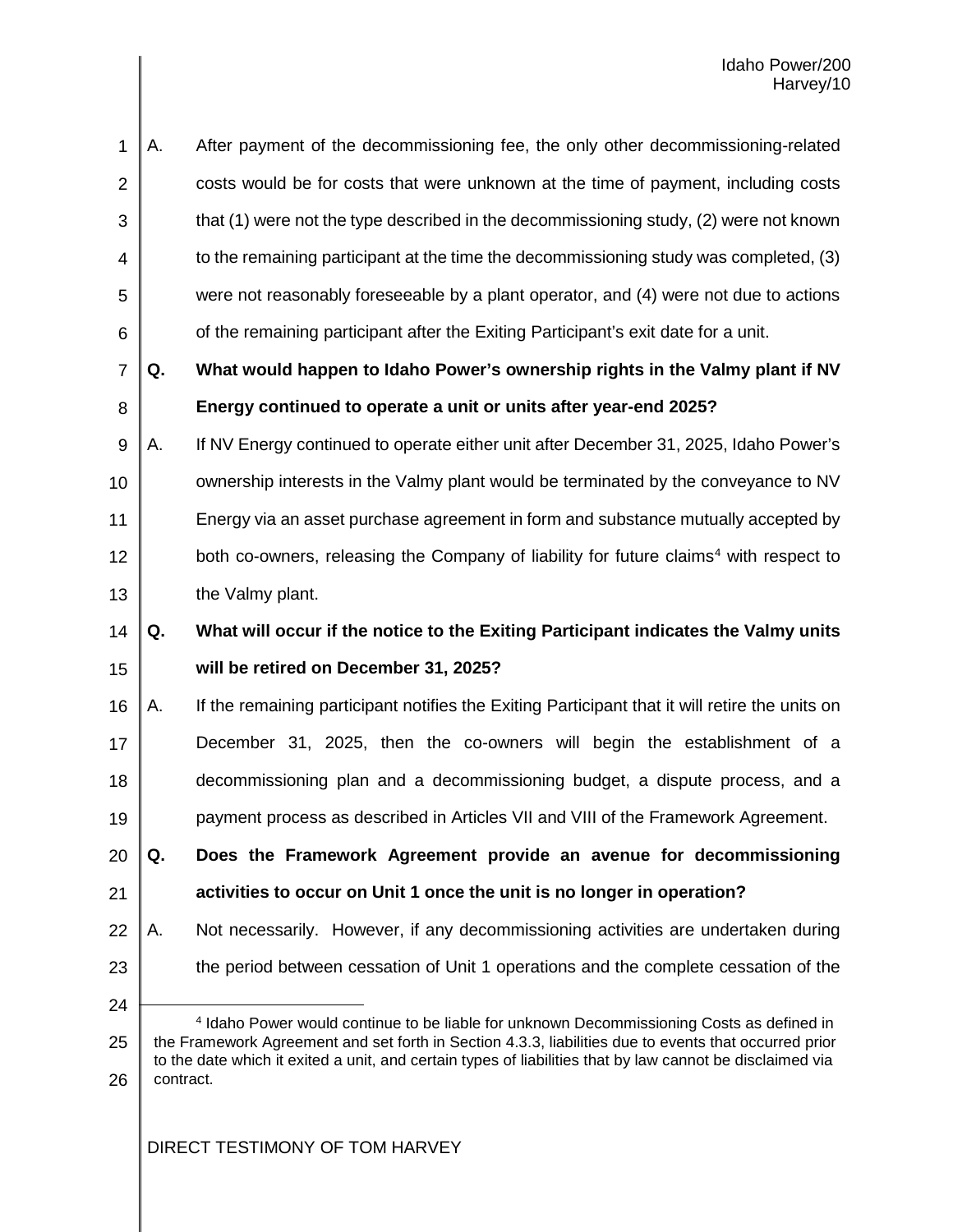1 2 3 4 5 Valmy plant, those activities would be subject to the Retirement Guidelines included as Exhibit B to the Framework Agreement. The Retirement Guidelines were prepared by the co-owners and are intended to identify the primary work scope components necessary to complete the retirement of the Valmy plant in accordance with the Existing North Valmy Agreements.

6

7

## **C. Decommissioning: Governance; Plan; Budget; Disputes; Payments**

- 8 **Q. Please describe the establishment of the decommissioning plan that will commence once both units are retired.**
- 9 10 11 12 13 A. The decommissioning plan will determine the current federal and state requirements under law, if any, for decommissioning Valmy and estimate the cost of decommissioning. This plan will serve as a foundation for, and describe in reasonable detail, the decommissioning activities proposed to be performed under the direction of the decommissioning agent or the decommissioning committee.
- 14

#### **Q. What is a decommissioning agent?**

15 16 17 A. A decommissioning agent is responsible for performing decommissioning activities assigned by the decommissioning committee. In accordance with Article V of the Framework Agreement, NV Energy is appointed as the decommissioning agent.

18

#### **Q. Please describe the decommissioning committee.**

19 20 21 22 23 24 25 26 A. The decommissioning committee consists of one appointed representative of each coowner. The committee will oversee the performance of the decommissioning agent, including decommissioning activities and the identification thereof. The functions and responsibilities of the decommissioning committee include the review, and approval or rejection of (1) the decommissioning plan proposed by the decommissioning agent, (2) any changes to the Retirement Guidelines, (3) each annual decommissioning budget, (4) any changes to the scope of decommissioning activities or incurrence of additional decommissioning costs proposed by the decommissioning agent, (5) the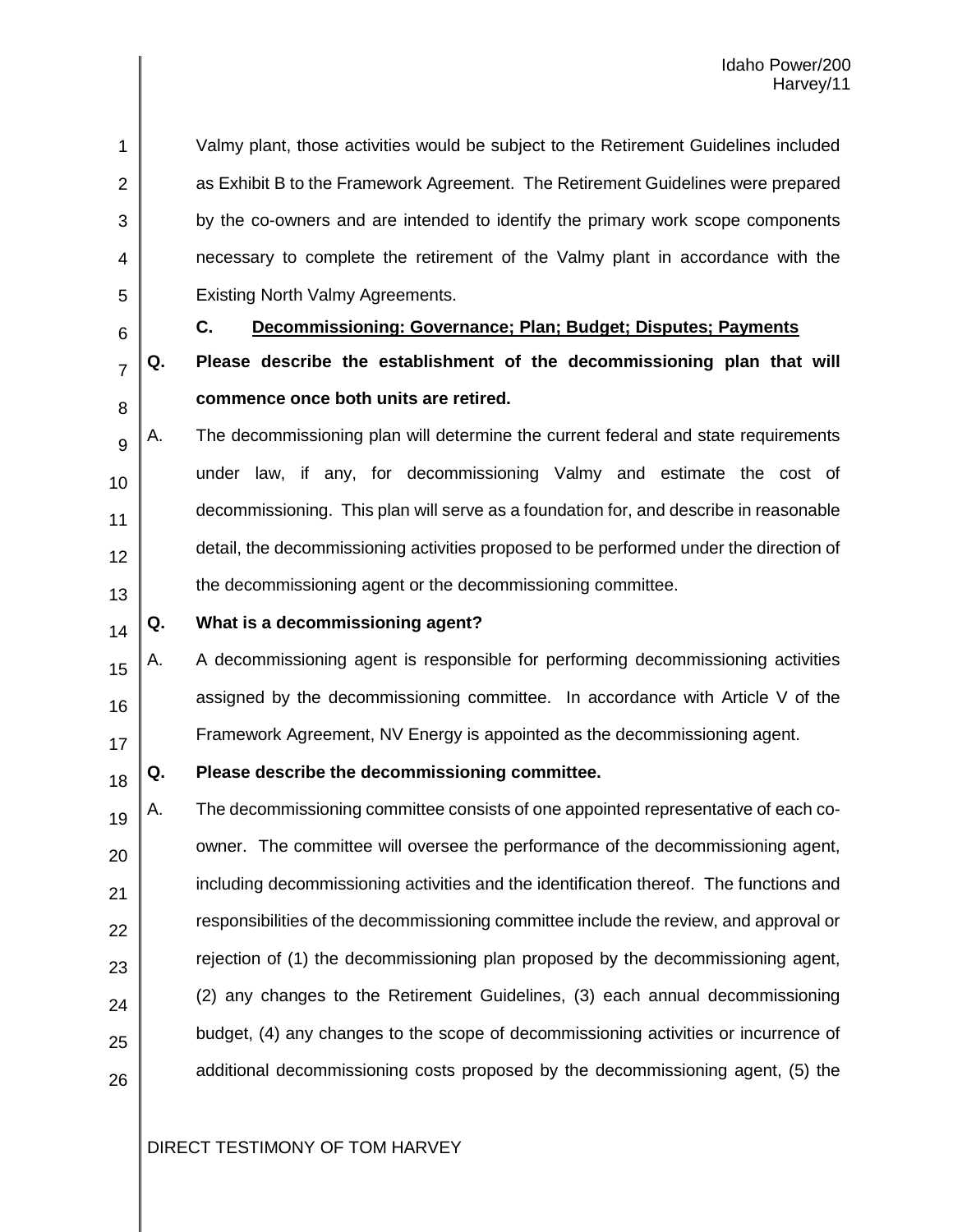1 2 3 4 5 6 7 8 9 reports submitted by the decommissioning agent regarding interim decommissioning activities, and (6) proposed decommissioning costs or increases in the decommissioning budget in excess of the amounts identified in Exhibit E of the Framework Agreement. In addition, the decommissioning committee will be responsible for determining each co-owner's decommissioning share pursuant to the Framework Agreement and determining when the decommissioning activities and the decommissioning have been completed. The decommissioning agent will monitor budgets and schedules for the decommissioning activities and approve all proposed changes to the budgets or schedules for the decommissioning activities.

10 11 12 **Q. With representation from both NV Energy and Idaho Power, how does the decommissioning committee approve a request from the decommissioning agent?**

13 14 A. Any actions or determinations brought to the decommissioning committee require a unanimous vote by both members.

15 16 17 **Q. You indicated the decommissioning budget is prepared annually and presented to the decommissioning committee for approval or rejection. Is there a process in place for disputes to components of the decommissioning budget?**

- 18 19 20 21 22 23 A. Yes. Once the budget is received from the decommissioning agent, the decommissioning committee may provide written notice to the decommissioning agent of any activities or costs within the decommissioning budget that it disputes. The written notice must contain supporting documentation to show the basis for the dispute. The decommissioning agent may then revise the decommissioning budget and resubmit it to the decommissioning committee.
- 24 25 **Q. Are decommissioning payments made based on the annual decommissioning budget?**
- 26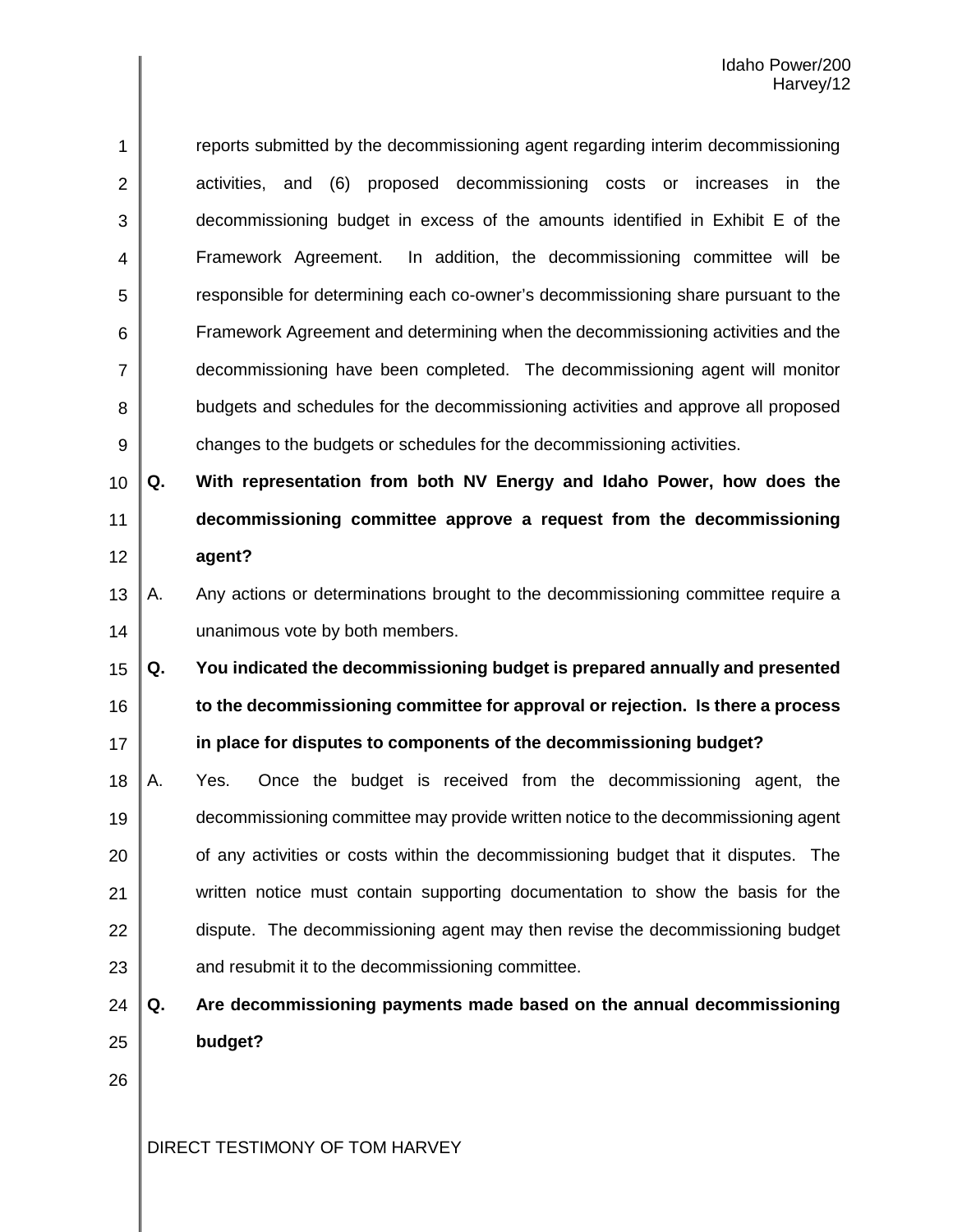1 2 3 4 5 6 7 A. Yes. Idaho Power would be responsible for making its payment of the Company's ownership percentage share of the annual decommissioning costs on or before January 15 and July 1 of the budget year. During that budget year, on a monthly basis, the decommissioning agent will submit to the decommissioning committee a comparison of monthly and year-to-date actual and budgeted decommissioning costs. The decommissioning agent will true-up the total decommissioning costs paid on or before March 1 of the year following the budget year.

8 9 10 **Q. Does the Framework Agreement allow for a review of the actual expenditures once the decommissioning activities have been completed and payment has been made?**

11 12 13 A. Yes. Following the true-up of the decommissioning costs billed for the prior budget year, either co-owner may perform an audit of the expenditures. Each co-owner has 12 months to dispute any portion of the decommissioning costs.

14 15 **Q. Are there any other provisions of the Framework Agreement you have not discussed?**

16 17 18 A. Yes. In addition to the provisions described earlier in my testimony, the Framework Agreement contains representation and warranties of the co-owners, describes defaults, and incorporates other miscellaneous terms.

19 **Q. Please provide an overview of the provisions of the Framework Agreement.**

- 20 21 22 23 A. The Framework Agreement provides for a mechanism by which either co-owner can cease participation in Valmy operations and sets forth the terms by which decommissioning of the plant is to occur, which was not provided for in the Existing North Valmy Agreements, clarifying the respective rights and obligations of the Parties.
- 24 **Q. Does this complete your testimony?**
- 25 A. Yes, it does.
- 26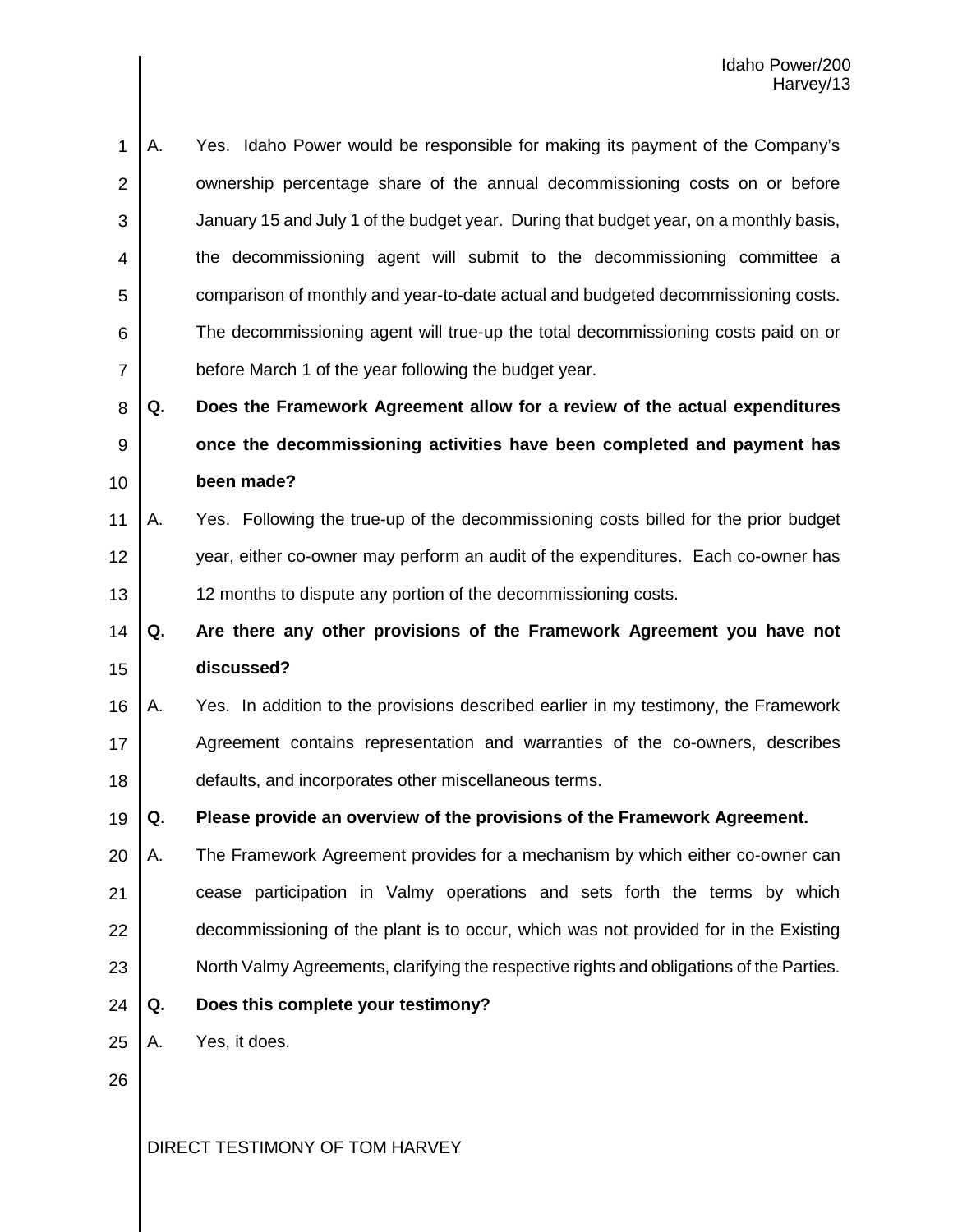Idaho Power/201 Witness: Tom Harvey

## BEFORE THE PUBLIC UTILITY COMMISSION OF OREGON

IDAHO POWER COMPANY

UE 363

Exhibit Accompanying Testimony of Tom Harvey

North Valmy Project Framework Agreement

July 3, 2019